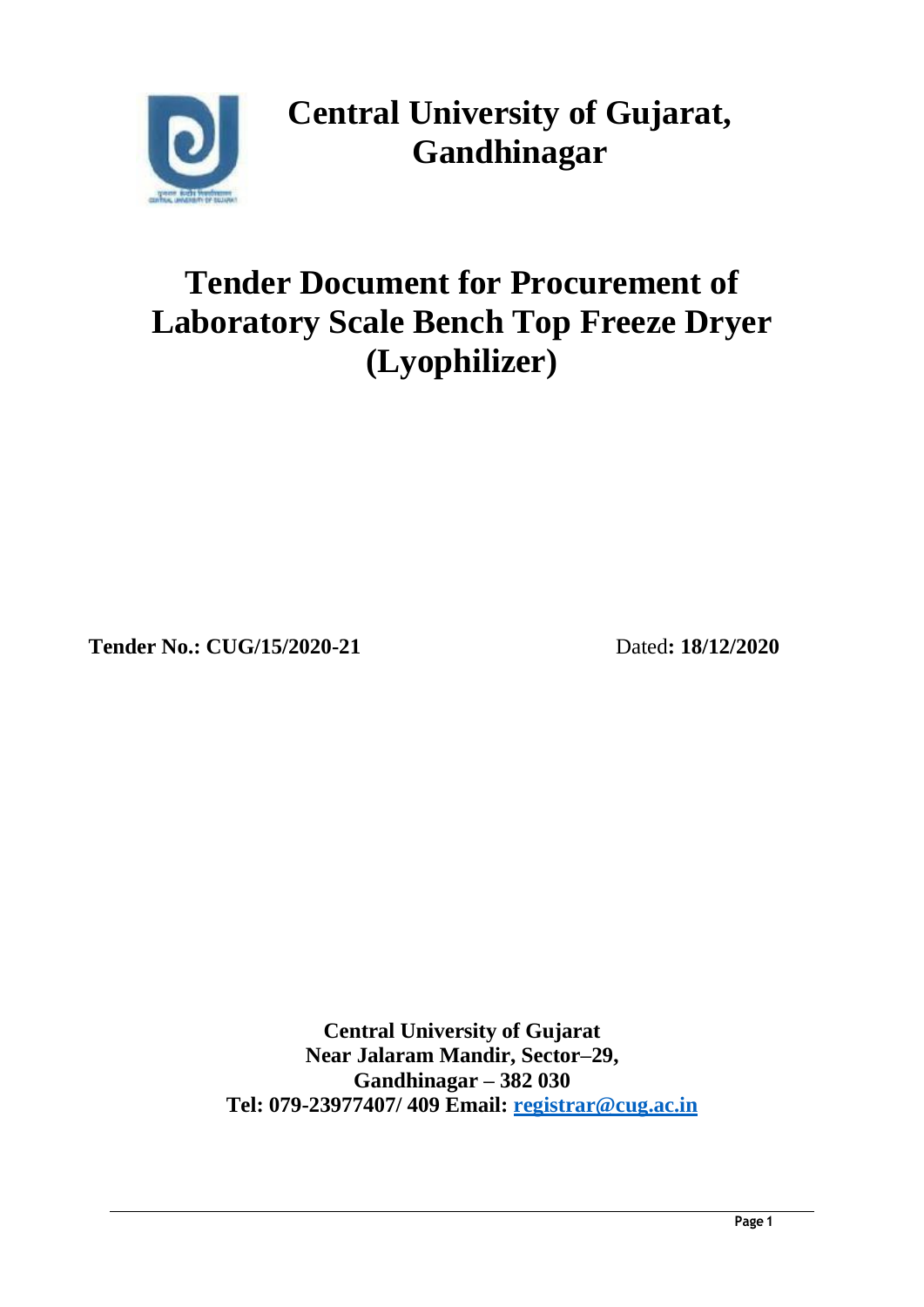# **INDEX**

| <b>Section</b><br>No. | <b>Description</b>                                       | Page No. |
|-----------------------|----------------------------------------------------------|----------|
| 1.                    | <b>Notice Inviting Tender</b>                            | 03       |
| 2.                    | <b>General Terms &amp; Conditions</b>                    | 04       |
| 3.                    | <b>Integrity Pact</b>                                    | 11       |
| 4.                    | <b>Technical Specification</b>                           | 17       |
| 5.                    | <b>Bid Security Form</b>                                 | 20       |
| 6.                    | <b>Performance Bank Guarantee Form</b>                   | 22       |
| 7.                    | <b>Bank Mandate Form</b>                                 | 24       |
| 8.                    | <b>Manufacturers Authorization Form</b>                  | 25       |
| 9.                    | <b>Price Bid</b>                                         | 26       |
| 10.                   | <b>Previous Supply Order Form</b>                        | 28       |
| 11.                   | <b>Contract Agreement</b>                                | 29       |
| 12.                   | <b>Self-Declaration -No Blacklisting</b>                 | 31       |
| 13.                   | <b>Authorization Letter for Attending Tender Opening</b> | 32       |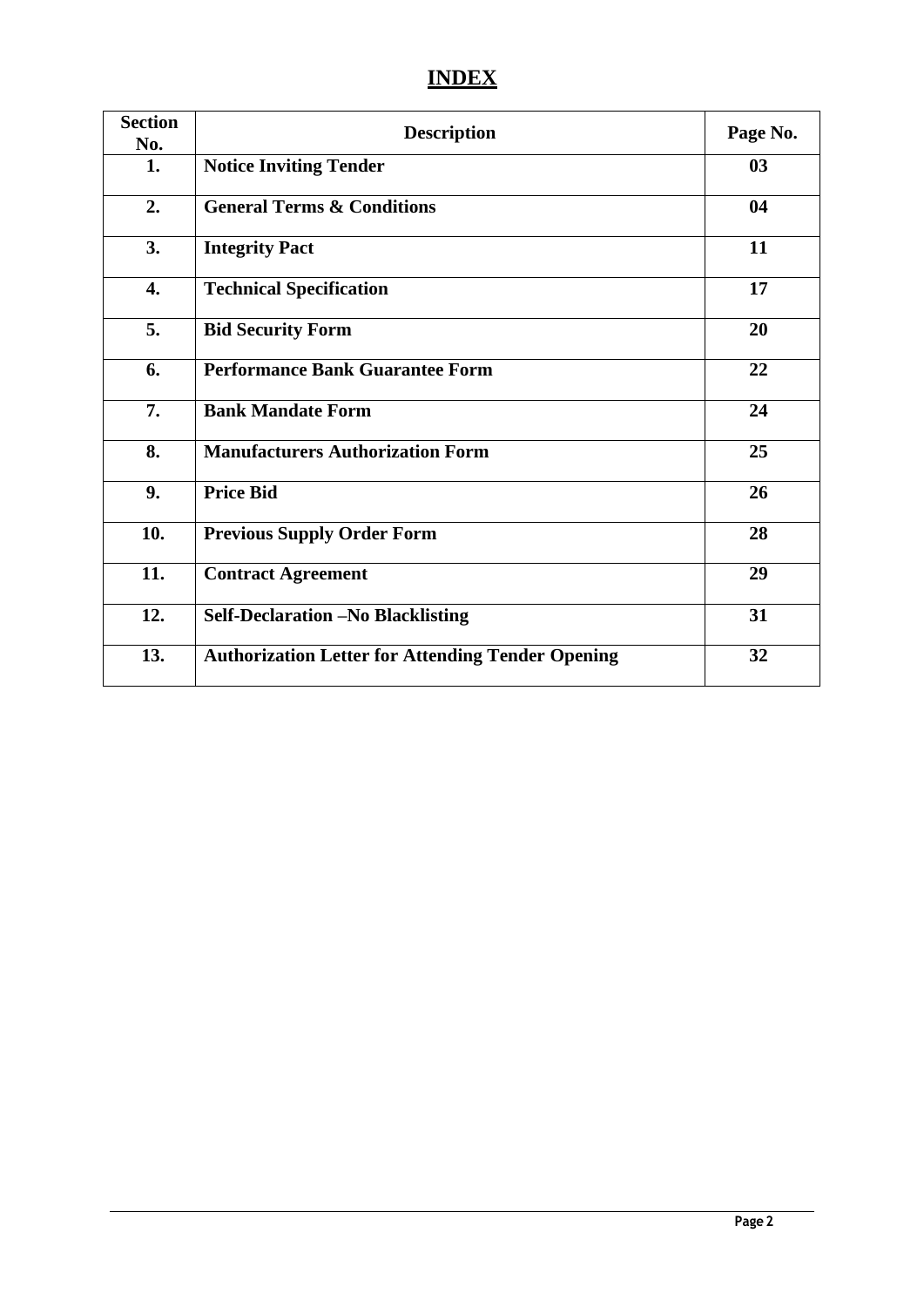#### **NOTICE INVITING TENDER**

**Date: 18/12/2020**

#### **Sub: Notice Inviting Tender (E-Procurement Mode) for Procurement of Laboratory Scale Bench Top Freeze Dryer (Lyophilizer).**

Central University of Gujarat, Gandhinagar invites sealed Tenders under Two Bids System for procurement of Laboratory Scale Bench Top Freeze Dryer (Lyophilizer) from reputed Manufacturers/ Authorized Dealers /Bidders for procurement of above-mentioned items. All interested vendors are requested to send their sealed Tenders under Two Bids System for supply of the above items as per details of technical specification given in **Annexure-III**. The general terms and conditions and other details for bidders are at **Annexures- I to II. The detail formats are at IV to X.**

#### **Details of tender are as follows;**

| Tender No.                                   | CUG/15/2020-21                    |
|----------------------------------------------|-----------------------------------|
| Last Date and Time for receipt of Tender     | 11/01/2021 3:00 PM                |
| Time and Date for Opening of Technical Bid   | 12/01/2021 3:00 PM                |
| Venue of the tender opening                  | Administrative block, Sec-29, CUG |
| Tender Fee (non-refundable)                  | $1,000/-$                         |
| EMD (refundable but non-interest bearing)    | $45,000/-$                        |
| <b>Contact Telephone Numbers</b>             | 8780367707                        |
| For technical Details Contact through E-mail | panchami.p@cug.ac.in              |

The Tender document and details of terms and conditions can be downloaded from our website [www.cug.ac.in](http://www.cug.ac.in/) and can apply through e-procurement portal <https://eprocure.gov.in/cppp/>

The bid proposals are to be sent in **three separate** sealed envelopes **(i) Technical Bid (ii) Financial/ Price Bid (iii) Tender Fee and EMD** and **these three envelops are required to be kept in one sealed envelope duly super scribed with Tender Reference No. and Tender Notice detail as appended hereunder**:

| <b>TENDER FOR SUPPLY OF Laboratory Scale Bench Top Freeze Dryer (Lyophilizer)</b> |  |  |  |  |  |  |
|-----------------------------------------------------------------------------------|--|--|--|--|--|--|
| Central University of Gujarat, Gandhinagar.                                       |  |  |  |  |  |  |
| TENDER NO CUG/15/2020-21 DATE: 18/12/2020                                         |  |  |  |  |  |  |
| LAST DATE FOR SUBMISSION: 11/01/2021 up to 15:00PM hrs.                           |  |  |  |  |  |  |
| The Registrar,                                                                    |  |  |  |  |  |  |
| Central University of Gujarat,                                                    |  |  |  |  |  |  |
| Gandhinagar. Near Jalaram Mandir,                                                 |  |  |  |  |  |  |
| Sector-29, Gandhinagar $-380030$ .                                                |  |  |  |  |  |  |
|                                                                                   |  |  |  |  |  |  |
| Contact No: ---------------------------                                           |  |  |  |  |  |  |
| E-mail ID: -----------------------------                                          |  |  |  |  |  |  |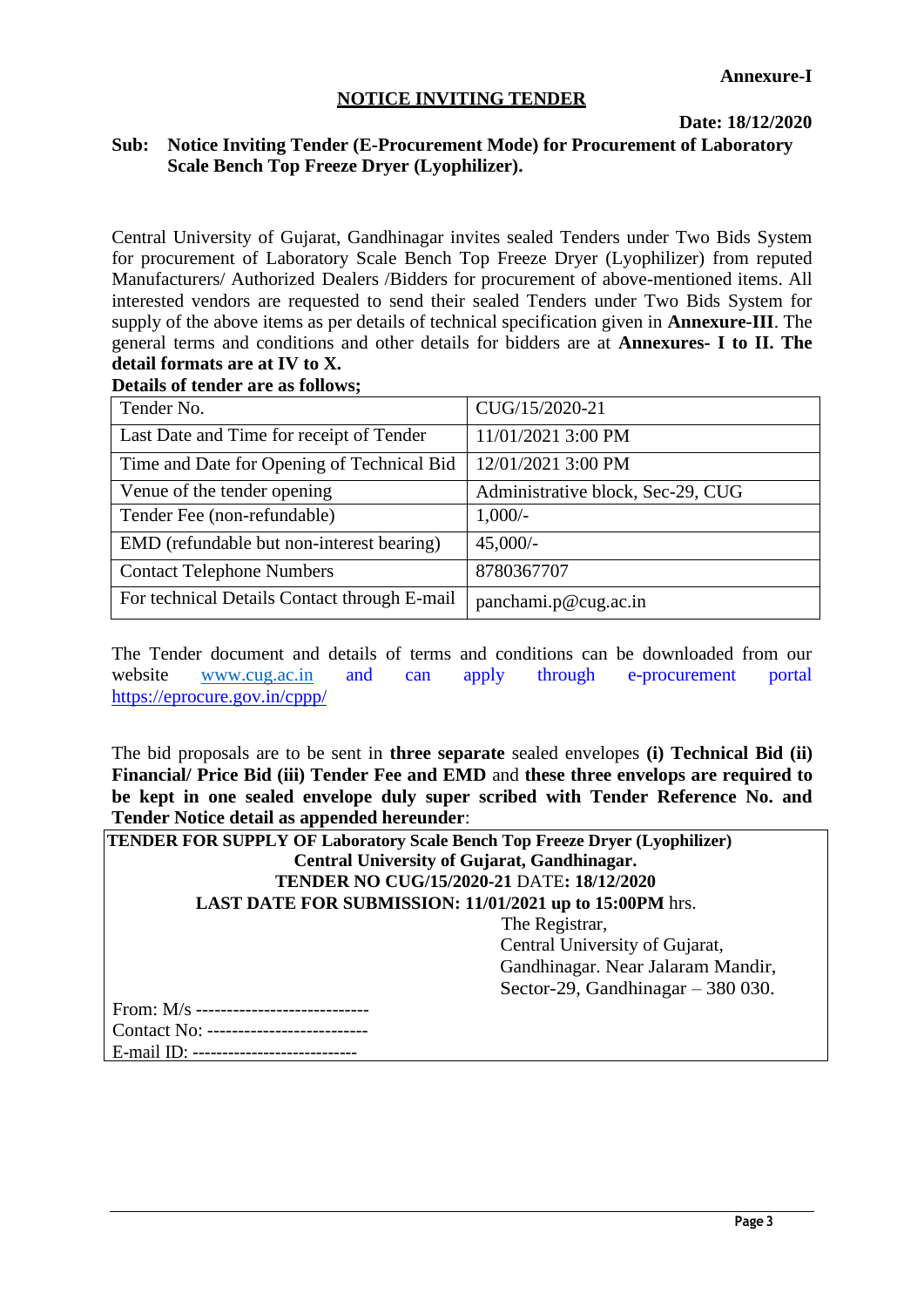# **GENERAL:**

- 1. Central University of Gujarat, Gandhinagar hereinafter is referred as "BUYER" and Tenderer is referred as "BIDDER", hereby invites tenders from suppliers confirming specifications of tender documents.
- 2. **As per Govt. of India Notification No. 51/96 Custom Dt. 23rd July 1996, University is exempted from Custom Duty for all research equipment.** We shall provide all the documents under this notification to enable you to clear the goods without payment of Custom Duty, whenever required. Please state clearly that this certificate is required.
- 3. **As per Govt. of India Notification No. 10/97CE Dt. 1st March 1997, University is exempted from Excise Duty for SCIENTIFIC / TECHNICAL INSTRUMENTS WHICH ARE USED FOR RESEARCH PURPOSE ONLY.** We shall provide all the documents under this notification to enable you to clear the goods without payment of Excise Duty, whenever required. Please state clearly that this certificate is required.
- 4. Any new taxes and duties liable on the subject contract due to change in legislation during the contract period shall be reimbursed subject to the applicability of the said Act to the satisfaction of the purchaser and the production of documentary evidence after availing of statutory concession, benefits etc.
- 5. The supplier shall pay and bear all other liabilities, taxes and duties not specifically agreed by the Purchaser in the contract.
- 6. The leaflets catalogue, etc. should be sent invariably so that a proper evaluation of the equipment offered is possible.
- 7. Please also mention the pre-installation requirements for the equipment like ambient temperature, humidity, weather specifications, power specifications, etc. When items are provided full performance, satisfaction should be demonstrated.
- 8. The price bids of those firms will only be opened who are found to be technically qualified after evaluation. The bids submitted without Tender Fees and/or EMD will be summarily rejected and no further communications in this regard will be entertained. The University reserves the right to cancel/reject any or all bids without assigning any reason thereof.
- **9. It is stipulated that insurance will be done by us or insurance agency authorized by the University after receipt of signed invoice mentioning this purchase order number and date, if the purchase is on FOB/FCA. Offer to be submitted in both FOB/FCA and CIF basis.**

## **SUBMISSION OF TENDER:**

- 1. The offer MUST BE ENCLOSED IN A SEALED COVER super scribing Tender Number / due date & should reach the undersigned on or before due time and date mentioned in the tender notice. If the tender cover is not sealed, it will be rejected.
- 2. Before the deadline for submission of the bid, the University reserves the right to modify the bidding document and to extend or not to extend the date of submission. Such amendment/modification will be notified to bidders receiving the bidding document in writing or by cable/fax/ email and will also be hosted on the University website.
- 3. Conditional Tenders will be summarily rejected.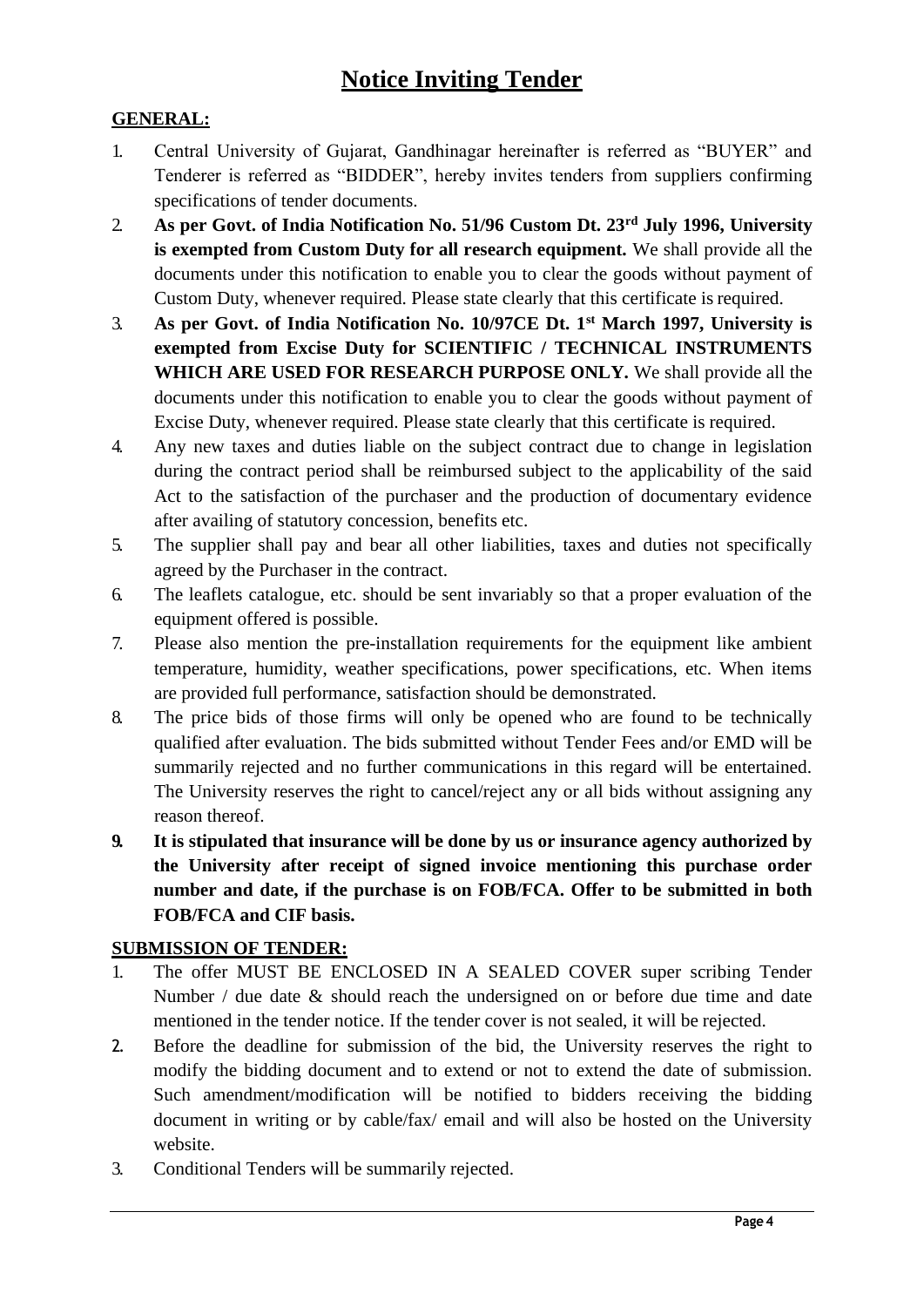- 4. A bidder may withdraw, substitute, or modify its bid after it has been submitted by sending a written notice signed by the authorized signatory before the date of submission of the bid. Any re-submission or modification in the bid should be submitted before the date & time of submission of bid as originally conveyed in the invitation of bid.
- 5. No bid may be withdrawn, substituted or modified in the interval between the deadline for submission of bids and the expiration of the period of bid validity specified by the Bidder on the Bid Form or any extension thereof.
- 6. The leaflets/catalogue and standard technical literature etc. of the technical features of the offered equipments must be submitted for proper evaluation.
- 7. **Warranty**: Minimum three (03) years comprehensive warranty of the Instrument from date of satisfactory installation and commissioning. In case any part or whole of the instrument is found defective during the warranty period, then the same must be replaced/ repaired free of cost. Necessary certificate in this regard should be furnished by the selected firm/company/vendor.

The **AMC** charges should be filled in commercial bid only.

- 8. **Technical Bid**: Technical bid consists of the entire tender documents including specifications and brochure of the manufacturing company if any, excluding the (1) Price bid and (2) (i) Tender schedule cost and (2) (ii) EMD.
- **9. PRICE BID MUST BE SUBMITTED IN ENCLOSED PRICE BID FORMAT ONLY.**
- 10. Tender should be submitted/draft **in the Tender Box in the office of the Registrar, Central University of Gujarat, Gandhinagar.** No tender is to be handed over to our staff personally unless otherwise specified. All communications are to be addressed to the undersigned only. In case due date happens to be holiday the tender will be accepted and opened on the next working day.
- 11. Quoting of Price (s):
	- **(i) Price quoted should be in FOB/FCA and CIF/CIP basis only (for Import products only).**
	- **(ii) Price quoted should be in Indian Currency, free delivery at University Campus at site (for Indigenous products only).**
- 12. **Quantity**: The quantity shown in the tender can be increased or decreased to any extent depending upon the actual requirement.
- 13. Other Govt. Taxes:
	- (i) As and when applicable, Custom Duty (CD), Octroi Charges, other taxes, levies, etc., are to be indicated separately.
	- (ii) VAT/Other Govt. Taxes: Excise Duty (ED), other taxes, levies, Education Cess, etc., are to be indicated separately. BIDDER should mention Central and State Sales Tax/VAT Registration, PAN Number are to be necessarily indicated in the offer.
	- (iii) The University is exempted from payment of Service Tax being the Central Educational Institution.
- 14. **Delivery**: The successful BIDDER should deliver the material as per tender document/ purchase order. **The successful bidder should emboss stickers of Purchase Order number on the material.** The BIDDER shall indicate the best and shortest possible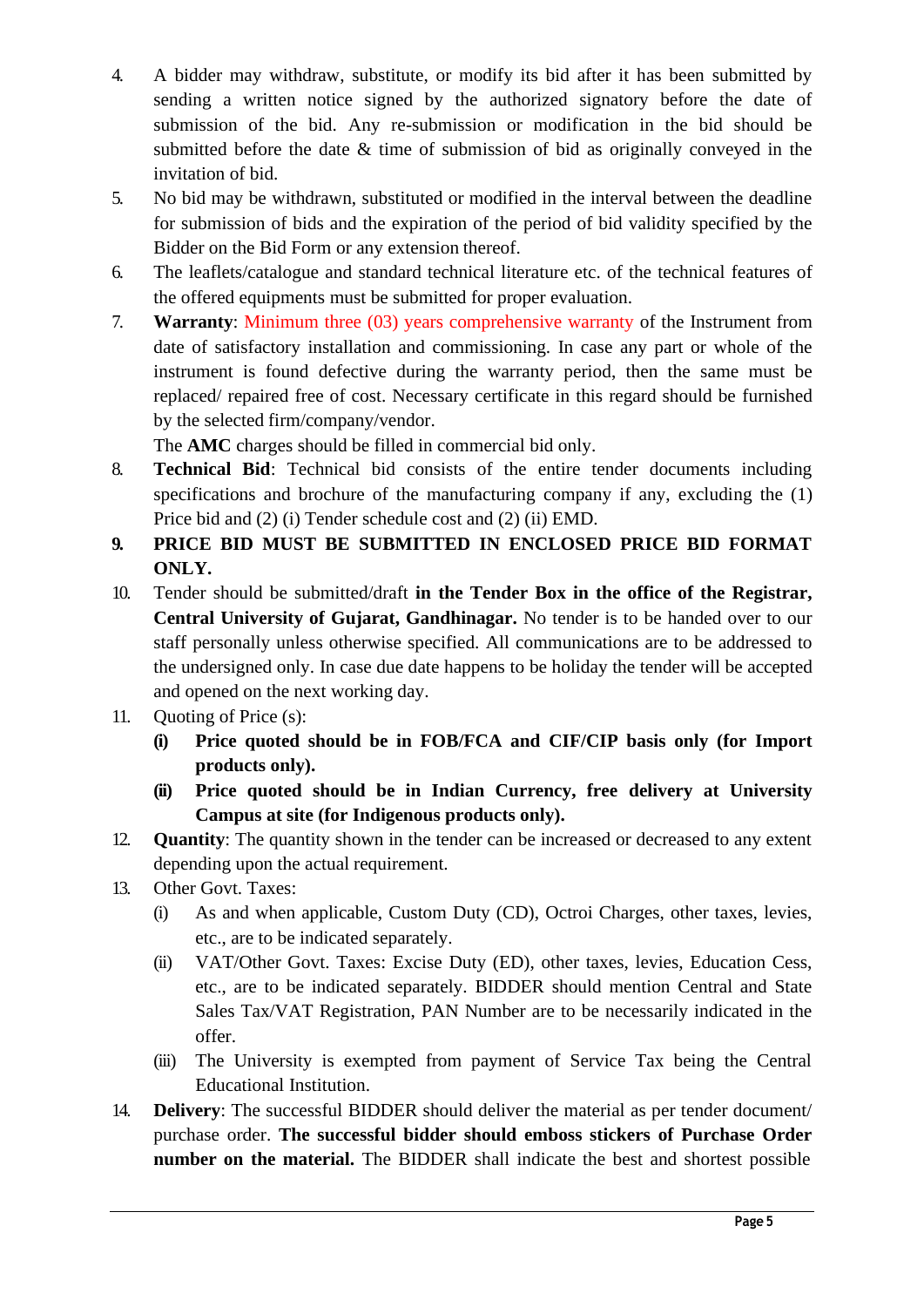delivery period for the supply of the complete machines/equipment from the date of placement of order. A bar chart indicating various activities from the placement of order to commissioning of the equipment/machine shall be furnished.

- 15. **Indian Agent should submit the certificate from the Foreign Principal that they are the Authorized & Registered Indian Agent**. Otherwise submit dealership certificate of the offered product.
- **16. Agency commission, if any, will not be paid by the University.**
- **17. Optional items, if any, should be quoted in separate sheet otherwise your quote will be rejected.**

**SUPPLEMENTARY /MODIFIED OFFER:** Tender submitted against Notice Inviting Tender shall not be returned in case the tender opening date is extended/ postponed. BIDDER desirous to modify their offer/terms may submit their revised/ supplementary offer(s) within the extended Tender Opening Date (TOD) by clearly stating to the extent of updating done to the original offer. The University reserves the right to open the original offer along with the revised offer.

**CANCELLATION OF TENDER:** Not withstanding anything specified in this tender document, Purchaser/University in his sole discretion, unconditionally and without assigning any reasons, reserves the rights:

- a) To accept OR reject lowest tender or any other tender or all the tenders.
- b) To accept any tender in full or in part.
- c) To reject the tender offer not confirming to the tenders terms.
- d) To give purchase preference to Public Sector Undertakings whenever applicable as per Govt. Policy/ Guidelines.

# **TERMS OF PAYMENT:**

(i) **For Imports**: (a) Payment will be made through Letter of Credit (LC). LC will be opened for 100% of the order value. 90% payment will be released against despatch documents through our authorized banker against 10% PBG, which needs to be submitted before opening of the L.C. and balance 10% will be released against delivery, inspection and successful installation, commissioning and acceptance by the user of the equipment at our site against Performance Security (PS) as mentioned at sub-clause (iii).

Or

- (b) Sight at draft (on request)
- Or
- (c) Wire transfer (on request)

# (ii) **For Indigenous**: -

- (a) Payment within 30 days from the date of delivery and & Acceptance Certificate of concerned Schools/Department/Section/Stores & Purchase Section.
- (b) Payment shall be made by electronic fund transfer offered by the Bank.
- (iii) **Performance Security (PS):** Performance Security shall be furnished in the form of Demand Draft (DD) or Bank Guarantee (BG) from a Scheduled Commercial Bank operating in India. In case of PS, it should be in the prescribed format as per Annexure-V in favour of **Registrar, Central University of Gujarat, Gandhinagar,**  to be submitted along with order acknowledgement. The PS should be valid for a period of 90 days beyond the date of completion of installation, commissioning and all contractual obligation of the supplier including the free warranty period.
- **(iv) Liquidated Damages (L.D):**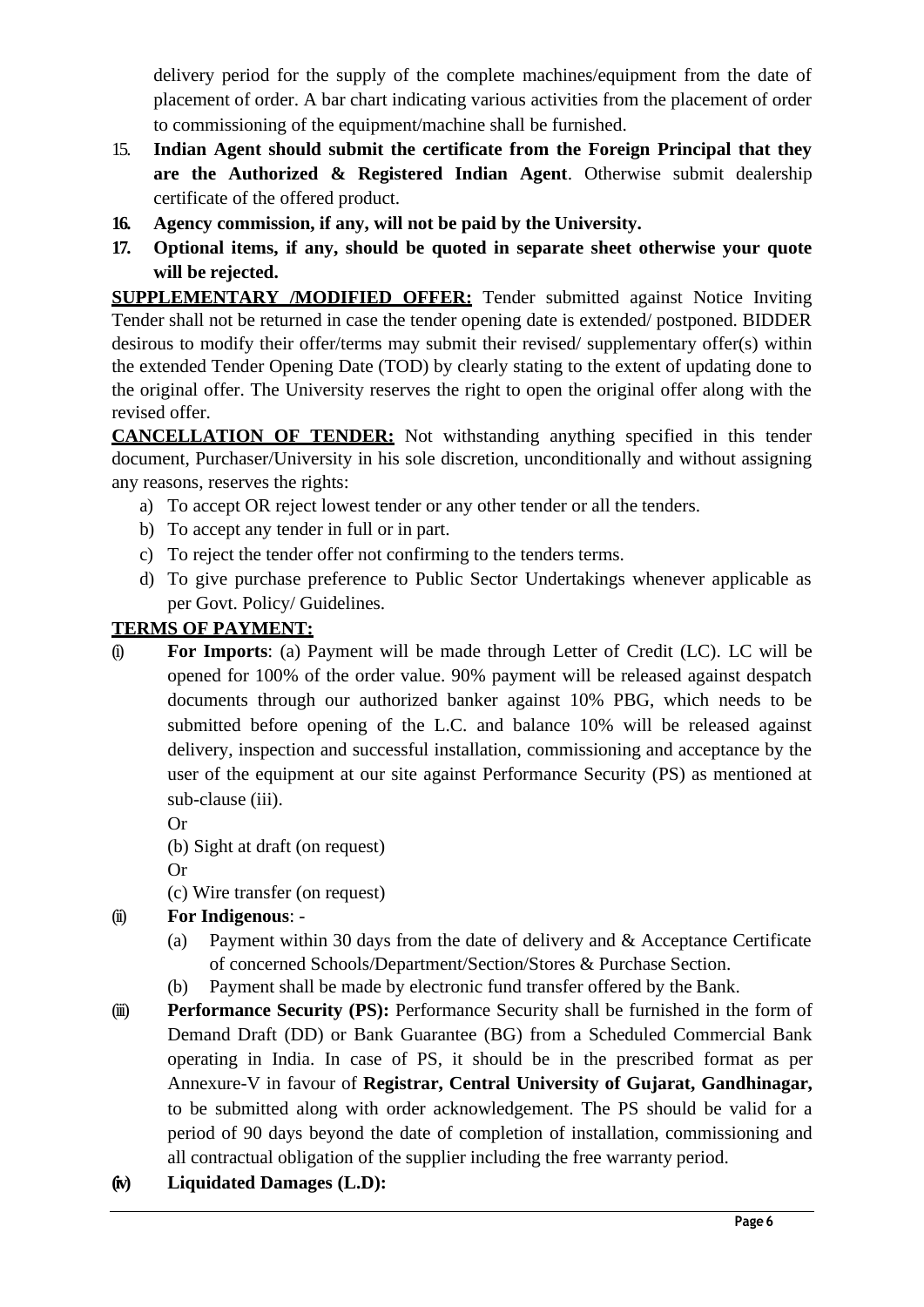- (a) If a firm fails to execute the order in time as per the terms and conditions stipulated therein, it will be open to this University to recover liquidated damages for delay in delivery and Installation from the firm at the rate of 0.5% of the value of the equipment/machine/stores per week subject to a maximum of 5% of the total order value. The L.D charges can be increased to 10% in case of gross violation of the Purchase Order terms as decided by the Vice Chancellor of the University.
- (b) It will also be open to this University alternatively, to arrange procurement of the required equipment/machine/stores from any other source at the risk and cost of the firm, which accepted the order but failed to execute the order according to stipulated terms agreed upon.

**VALIDITY OF THE OFFER:** 180 Days from the last date of receipt of the tender

prescribed in the tender document.

# **EVALUATION OF OFFER:**

- 1. The University will evaluate technical and commercially acceptable offers on landed net price basis.
- 2. Offer which deviates from the vital conditions (as illustrates below) of the tender shall be rejected:
	- a) Non submission of complete offers.
	- b) Receipt of offers after due date and time and or by email / fax (unless specified otherwise).
	- c) Receipt of offers in open conditions.
- 3. In case any BIDDER is silent on any clauses mentioned in this tender document, the University shall construe that the BIDDER had accepted the clauses as per the invitation to tender.
- 4. No revision in the terms and conditions quoted in the offer will be entertained after the last date and time fixed for receipt of tenders.
- 5. In case of two bids system the date and time of Price Bid shall be intimated to technically qualifying bidders only.
- 6. The Purchaser shall correct arithmetical errors on the following basis:
	- (i) If there is a discrepancy between the unit price and the line item total that is obtained by multiplying the unit price by the quantity, the unit price shall prevail and the line item total shall be corrected, unless in the opinion of the Purchaser there is an obvious misplacement of the decimal point in the unit price, in which case the line item total as quoted shall govern and the unit price shall be corrected.
	- (ii) If there is an error in a total corresponding to the addition or subtraction of subtotals, the subtotals shall prevail and the total shall be corrected; and
	- $(ii)$  If there is a discrepancy between words & figures, the amount in words shall prevail, unless the amount expressed in words is related to an arithmetic error, in which case the amount in figures shall prevail subject to (i) and (ii) above.
- 7. Selling exchange rate/equivalent to Indian Currency will be as on the date of bid opening in the case of single bidding and the rate on the date of opening of the priced bids in the case of two-part bidding.
- 8. The comparison between the indigenous and the foreign offers shall be made on FOR destination basis and CIF/CIP basis respectively. However, the CIF/CIP prices quoted by any foreign bidders shall be loaded further as under;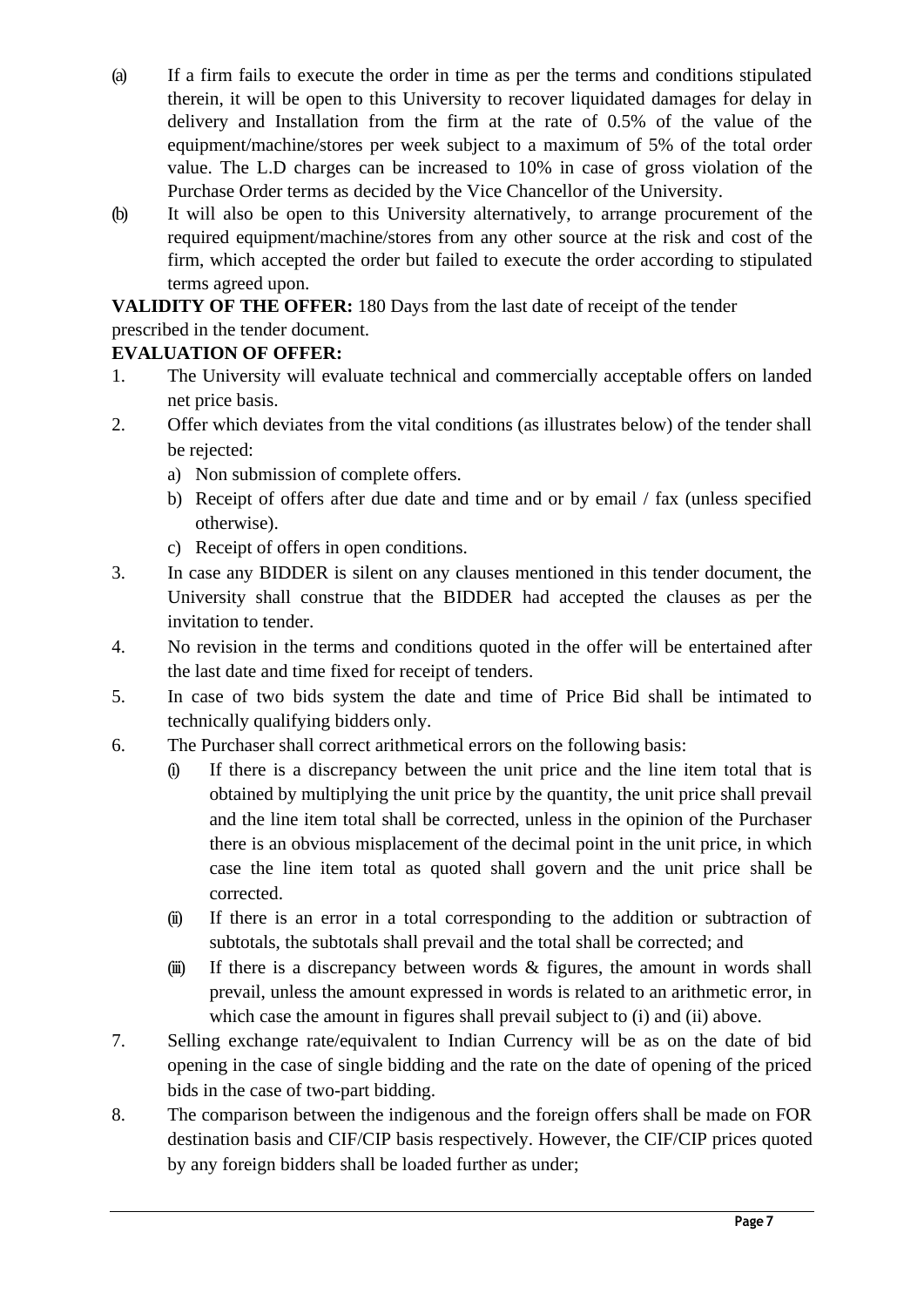- (a) Towards Customs Duty and other statutory levies-as per applicable rates.
- (b) Towards custom clearance, inland transportation etc. 2% of the CIF/CIP value.
- 9. Where the price quoted on FOB/FCA and CIF/CIP basis are the same, the contract would be made on CIF/CIP basis only.
- 10. The Purchaser reserves the right at the time of contract award to increase or decrease the quantity of goods and services originally specified in the tender document without any change in unit price or other terms and conditions. Further, at the discretion of the purchaser, the quantities in the contract may be enhanced by 30% within the delivery period.

# 11. **REASONABILITY OF PRICES**:

- a) **The quoting party should give a certificate to the effect that** the quoted prices are the minimum and they have not quoted the same item on lesser rates than those being offered to the University to any other customer nor they will do so till the validity of offer or execution of the purchase order, whichever is later.
- b) Copies of **at least last three supply orders of the last 3 years** received from other customers along with details of such supply orders preferably in India for the same item/model **must be submitted with the offer if they have any,**  giving reasons of price difference of their supply order & those quoted to us, if any. Non-submission of such Purchase Order copies may lead to rejection of their bid.
- c) The party must give details of identical or similar equipment, if any, supplied to any Central University / IIT labs/ NIT labs/ Scientific Institution of Government of India during last three years along with the final price paid and Performance Certificate from them.
- d) A client list along with the satisfactory installation certificate of similar equipment supplied to Govt./ Semi Govt./ reputed private Institute must be submitted, without which their offer may not be considered for evaluation and rejected.

12. **ANNUAL MAINTENANCE CHARGES**: The party must mention in the tender, the rate/amount of annual maintenance charges, if Central University of Gujarat, Gandhinagar opt for maintenance contract after expiry of the warranty period. This is mandatory to mention, wherever applicable. Non-submission of the same will lead to rejection of the bid. The right of the rejection is rest with the University.

# **SPECIFICATION AND SAMPLE**

The suppliers shall supply the equipment/stores in accordance with the specifications/ descriptions of equipment/stores given in the acceptance of tender. The Purchaser reserved the rights to alter the description of stores including drawings given in the acceptance of tender. In the event any such alteration results in any implication to the deliver and price, such implication shall be mutually agreed between the Purchaser and Supplier. In case certified sample has been issued by the Purchaser and the specifications/ drawings also exist in the acceptance of tender then the certified sample will govern the supply to the extend of material, workmanship and finished.

**TRANSFER AND SUBLETTING:** The seller shall not sublet, transfer, assign or otherwise part with the acceptance to the tender or any part thereof, either directly or indirectly, without the prior written permission of the Purchaser.

**FORCE MAJEURE:** Force Majeure will be accepted on adequate proof thereof.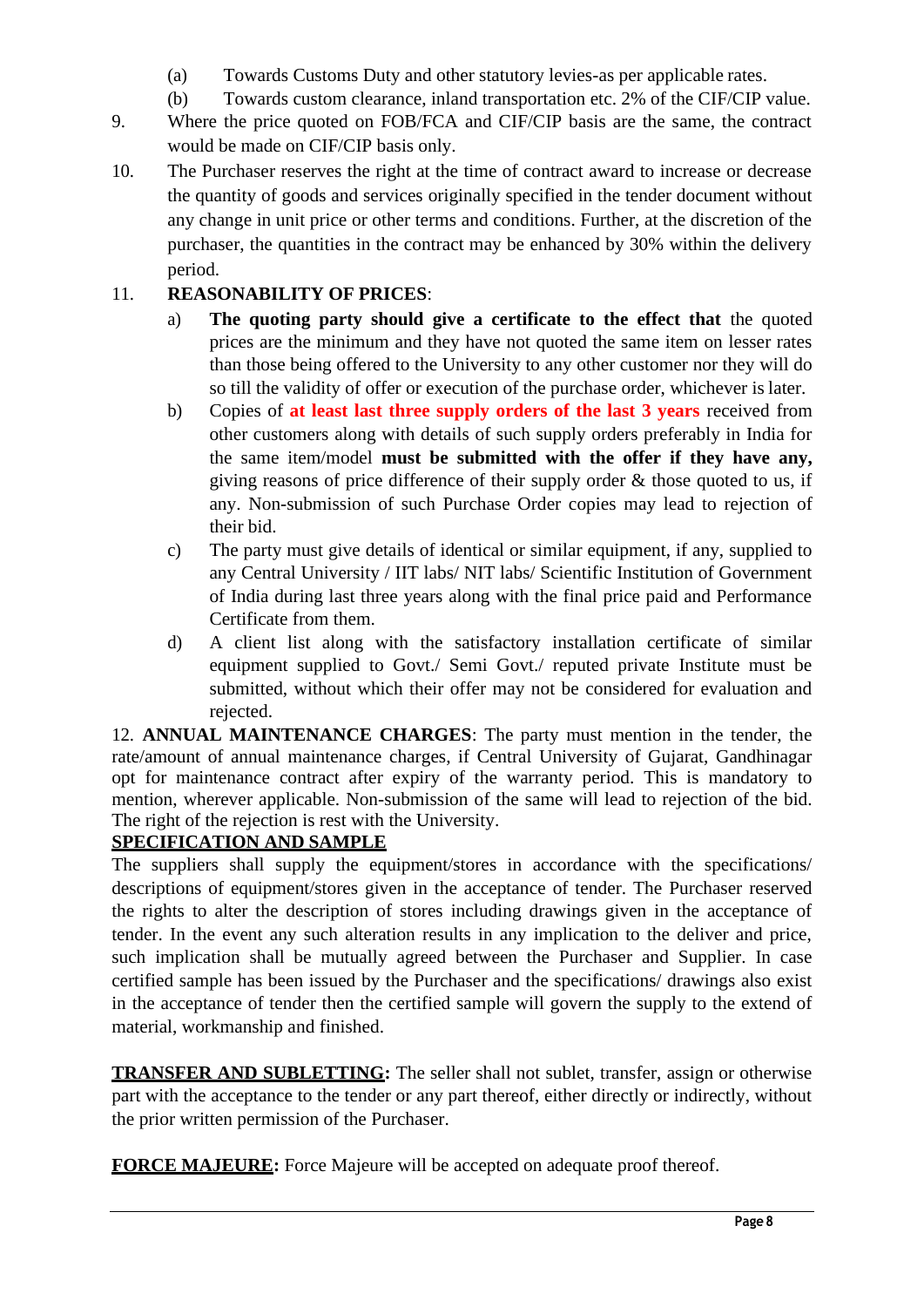**PACKING:** The suppliers shall be responsible for the material being properly packed for the transport by Rail/Road/Air/Sea (as the case may be) so as to ensure there being free from lost or damage or arrival at destinations.

# **SUPERVISION OF ERECTION, COMMISSIONING & INSTALLATION:**

Successful BIDDER shall depute concerned specialist, for supervision of erection & commissioning of the equipment/machine to be carried out as and when necessary. The successful BIDDER shall make necessary arrangement at their own expenses for stay, transport and other expenses of their specialist during their stay at Gandhinagar which also includes imparting training to the University personnel. The installation job must be completed within 30 days of delivery of the equipment/ machinery. L.D charges shall also be applicable to delay in installation also.

# **EARNEST MONEY DEPOSIT(EMD);**

- 1. While submitting bid, the BIDDER shall deposit an amount mentioned in tender document as Earnest Money, with the University through any one of the following instruments:
	- (i) Fixed Deposit Receipt
	- (ii) Banker's Cheque
	- (iii) A confirmed Bank Guarantee by an Indian Nationalized Bank, promising payment of the guaranteed sum to the BUYER on demand within three working days without any demur whatsoever and without seeking any reasons whatsoever. The demand for payment by the University shall be treated as conclusive proof of payment.
- 2. The Earnest Money is normally to remain valid for a period of 90 (ninety) days beyond the date prescribed for the receipt of the tender.
- 3. No interest shall be payable by the BUYER to the BIDDER on Earnest Money for the period of its currency.
- 4. In case of successful BIDDER, EMD will be returned within 30 days from the date of submission of Performance Bank Guarantee.
- 5. SSI/NSIC units are exempted for submitting EMD as per GOI order. Such firms are requested to submit the cost of tender which shall not be considered for exemption. SSI/ NSIC registration certificate in support of the claim to be attached to the bid mandatorily, failing which offer shall be rejected.
- 6. EMD of a Tender will be forfeited, if the bidder withdraws or amends or modifies in tender or impairs or derogates from the tender in any respect within the period of validity of its tender. Further, if the successful bidder fails to furnish the required Performance Security within the specified period and does not comply to PO terms and fails to deliver the equipment/stores, the EMD will be forfeited.

# **INSTALLATION & TRAINING:**

(i) Equipment to be delivered in test ready condition. Calibration of the equipment must be done at the time of Installation. Room planning including but not limited to civil and electrical work will be executed by the Principal. The University will provide the main power supply and necessary space only. The Principal must submit the preinstallation requirement along with the tender document.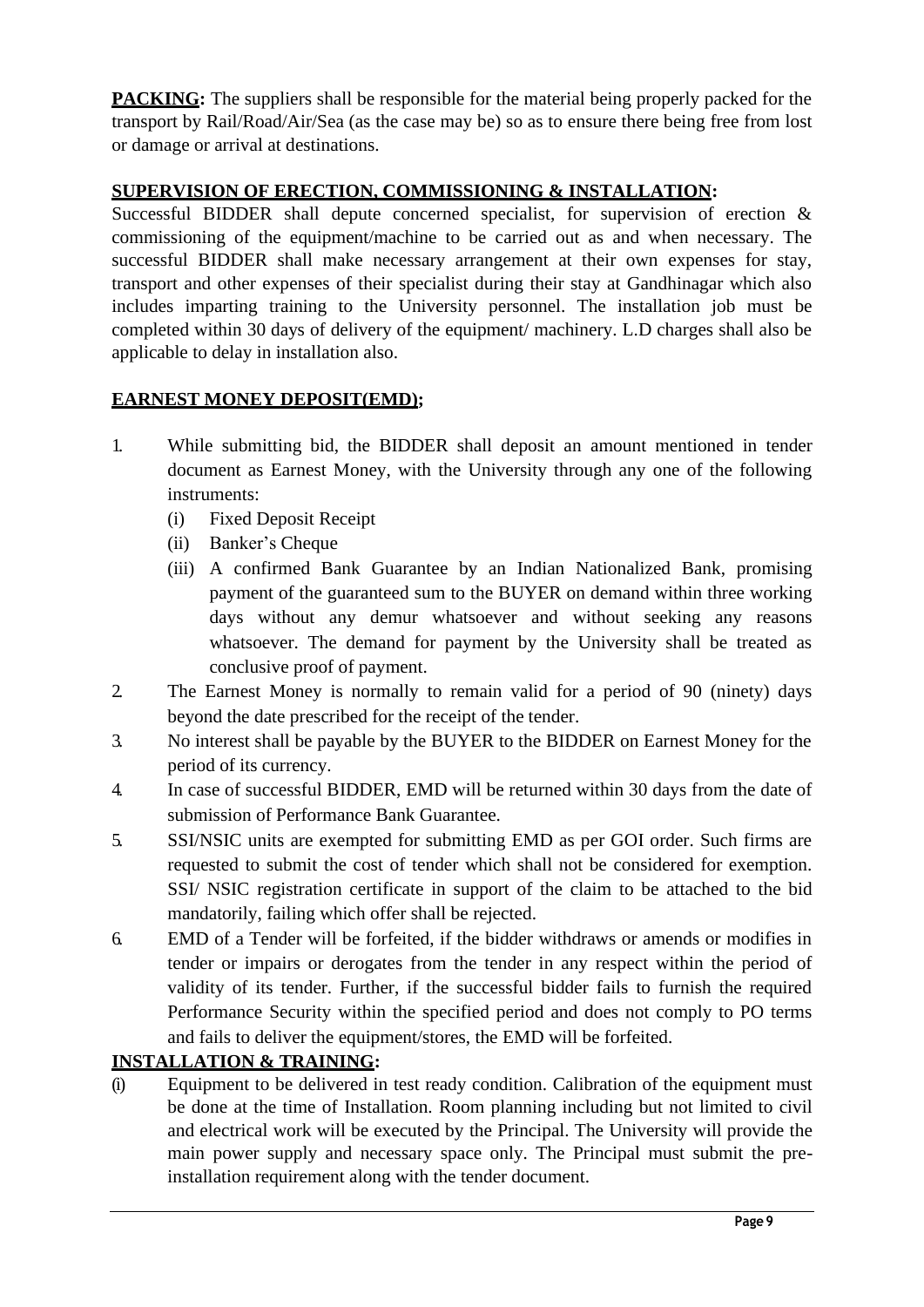(ii) The BIDDER shall submit training proposal for the operation and maintenance to the personnel of the University on the offered equipment/machine.

**RELOCATION**: The manufacturer has to stand guarantee for the relocation of the system once the permanent campus of the University gets ready for operation. They must be in a position to dismantle the setup in the present campus and re-install it to the new campus, when asked for to do so at free of cost.

**AGREEMENT:** An agreement to be executed with the Central University of Gujarat on non-judicial stamp paper of the value of the Indian Rupees of one hundred.

**LEGAL MATTER:** All Domestic and International disputes are subject to Gandhinagar Jurisdiction Only.

> **Registrar Central University of Gujarat, Gandhinagar**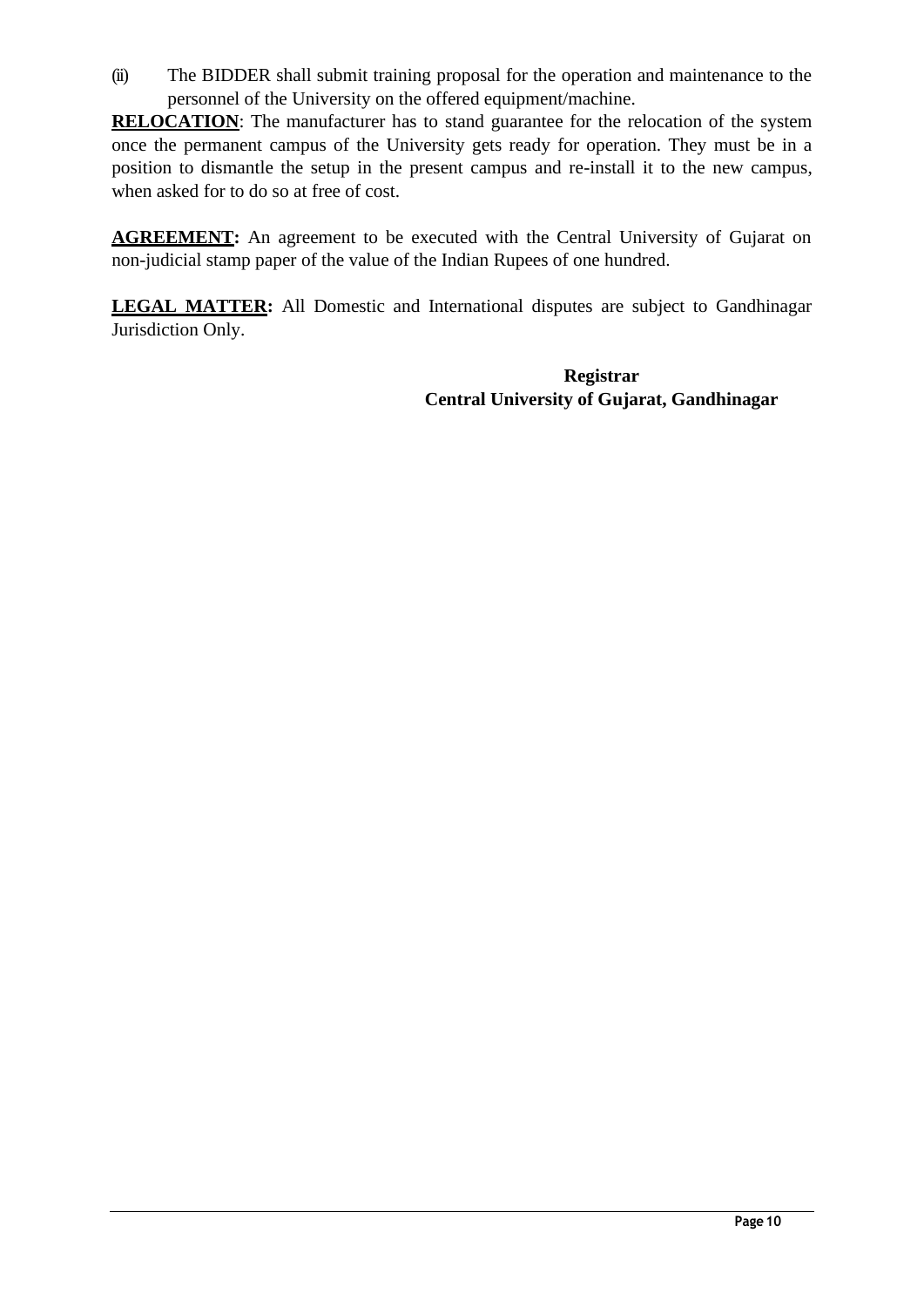(To be printed on Supplier's letterhead)

# **INTEGRITY PACT**

## **General**

This pre-bid pre-contract Agreement herein after called the Integrity Pact is made on ............................ day of the month of .................................., between, on one hand, the President of India acting through Registrar, Central University of Gujarat, Gandhinagar hereinafter called the "BUYER" of the first part and M/s....................................represented by Shri .............................., Director /Chief Executive Officer/ General Manager hereinafter called the "BIDDER/Seller" of the second part.

WHEREAS the BUYER proposes to procure **Laboratory Scale Bench Top Freeze Dryer (Lyophilizer)**and the BIDDER/Seller is willing to offer/has offered the stores and WHEREAS the BIDDER is a private company/public company/Government undertaking/partnership/registered export agency, constituted in accordance with the relevant law in the matter and the BUYER is an Autonomous Body/Department of the Government of India performing its functions on behalf of the President of India.

NOW, THEREFORE, to avoid all forms of corruption by following a system that is fair, transparent and free from any influence/prejudiced dealings prior to, during and subsequent to the currency of the contract to be entered into with a view to enabling the BUYER to obtain the desired said stores / equipment at a competitive price in conformity with the defined specifications by avoiding the high cost and the distortionary impact of corruption on public procurement, and Enabling BIDDERs to abstain from bribing or indulging in any corrupt practice in order to secure the contract by providing assurance to them that their competitors will also abstain from bribing and other corrupt practices and the BUYER will commit to prevent corruption, in any form, by its officials by following transparent procedures.

The parties hereby agree to enter into this Integrity Pact and agree as follows:

## **Commitments of the BUYER**

- 1.1 The BUYER undertakes that no official of the BUYER, connected directly or indirectly with the contract, will demand, take a promise for or accept, directly or through intermediaries, any bribe, consideration, gift, reward, favour or any material or immaterial benefit or any other advantage from the BIDDER, either for themselves or for any person, organization or third party related to the contract in exchange for an advantage in the bidding process, bid evaluation, contracting or implementation process related to the Contract.
- 1.2 The BUYER will, during the pre-contract stage, treat all BIDDERs alike, and will provide to all BIDDERs the same information and will not provide any such information to any particular BIDDER which could afford an advantage to that particular BIDDER in comparison to other BIDDERs
- 1.3 All the officials of the Buyer will report to the appropriate Government office any attempted or completed breaches of the above commitments as well as any substantial suspicion of such a breach.
- 2. In case any such preceding misconduct on the part of such official (s) is reported by the BIDDER to the BUYER, with full and verifiable facts and the same is prima facie found to be correct by the BUYER, necessary disciplinary proceedings, or any other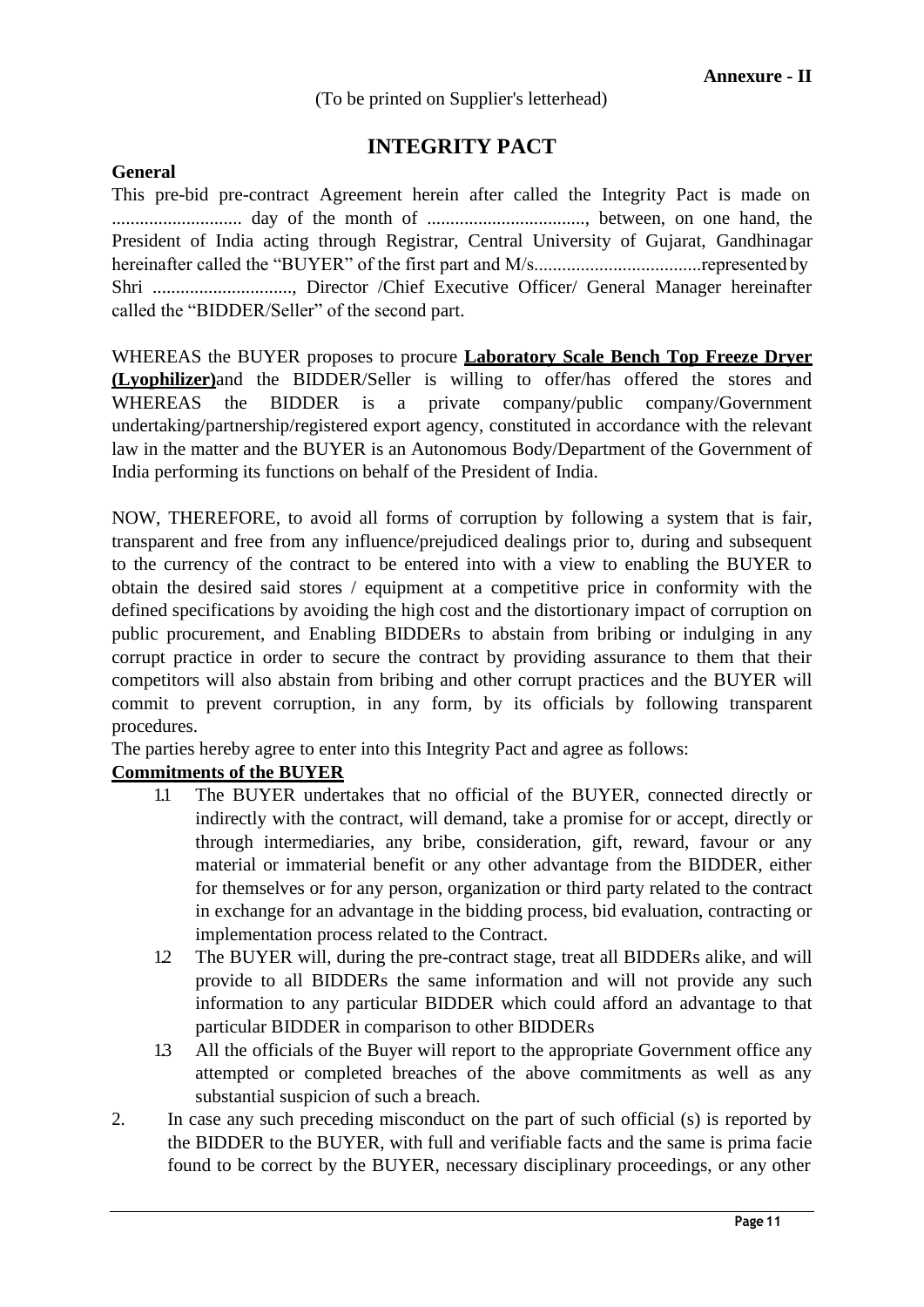action as deemed fit, including criminal proceedings may be initiated by the BUYER and such a person shall be debarred from further dealings related to the contract process. In such a case while an enquiry is being conducted by the BUYER the proceedings under the contract would not be stalled.

## **Commitments of BIDDERs:**

- 3. The BIDDER commits itself to take all measures necessary to prevent corrupt practices, unfair means and illegal activities during any stage of its bid or during any pre-contract or post-contract stage in order to secure the contract or in furtherance to secure it and in particular commit itself to the following:
	- 3.1 The BIDDER will not offer, directly or through intermediaries, any bribe, consideration, gift, reward, favour, any material or immaterial benefit or other advantage, commission, fees, brokerage or inducement to any official of the BUYER, connected directly or indirectly with the bidding process, or to any person, organization or third party related to the contract in exchange for any advantage in the bidding, evaluation, contracting and implementation of the Contract.
	- 3.2 The BIDDER further undertakes that it has not given, offered or promised to give, directly or indirectly any bribe, gift, consideration, reward, favour, any material or immaterial benefit or other advantage, commission, fees, brokerage or inducement to any official of the BUYER or otherwise in procuring the Contract or forbearing to do or having done any act in relation to the obtaining or execution of the Contract or any other Contract with the Government for showing or forbearing to show favour or disfavour to any person in relation to the Contract or any other Contract with the Government.
	- 3.3 BIDDERs shall disclose the name and address of agents and representatives and Indian BIDDERs shall disclose their foreign principals or associates.
	- 3.4 BIDDERs shall disclose the payments to be made by them to agents / brokers or any other intermediary, in connection with this bid/contract.
	- 3.5 The BIDDER further confirms and declares to the BUYER that the BIDDER is the original manufacturer/ integrator/ authorized government sponsored export entity of the defence stores and has not engaged any individual or firm or company whether Indian or foreign to intercede, facilitate or in any way to recommend to the BUYER, or any of its functionaries, whether officially or unofficially to the award of the contract to the BIDDER, nor has any amount been paid, promised or intended to be paid to any such individual, firm or company in respect of any such intercession, facilitation or recommendation.
	- 3.6 The BIDDER, either while presenting the bid or during pre-contract negotiations or before signing the contract, shall disclose any payments he has made, is committed to or intends to make to officials of the BUYER or their family members, agents, brokers or any other intermediaries in connection with the contract and the details of services agreed upon for such payments.
	- 3.7 The BIDDER will not collude with other parties interested in the contract to impair the transparency, fairness and progress of the bidding process, bid evaluation, contracting and implementation of the contract.
	- 3.8 The BIDDER will not accept any advantage in exchange for any corrupt practice, unfair means and illegal activities.
	- 3.9 The BIDDER shall not use improperly, for purposes of competition or personal gain, or pass on to others, any information provided by the BUYER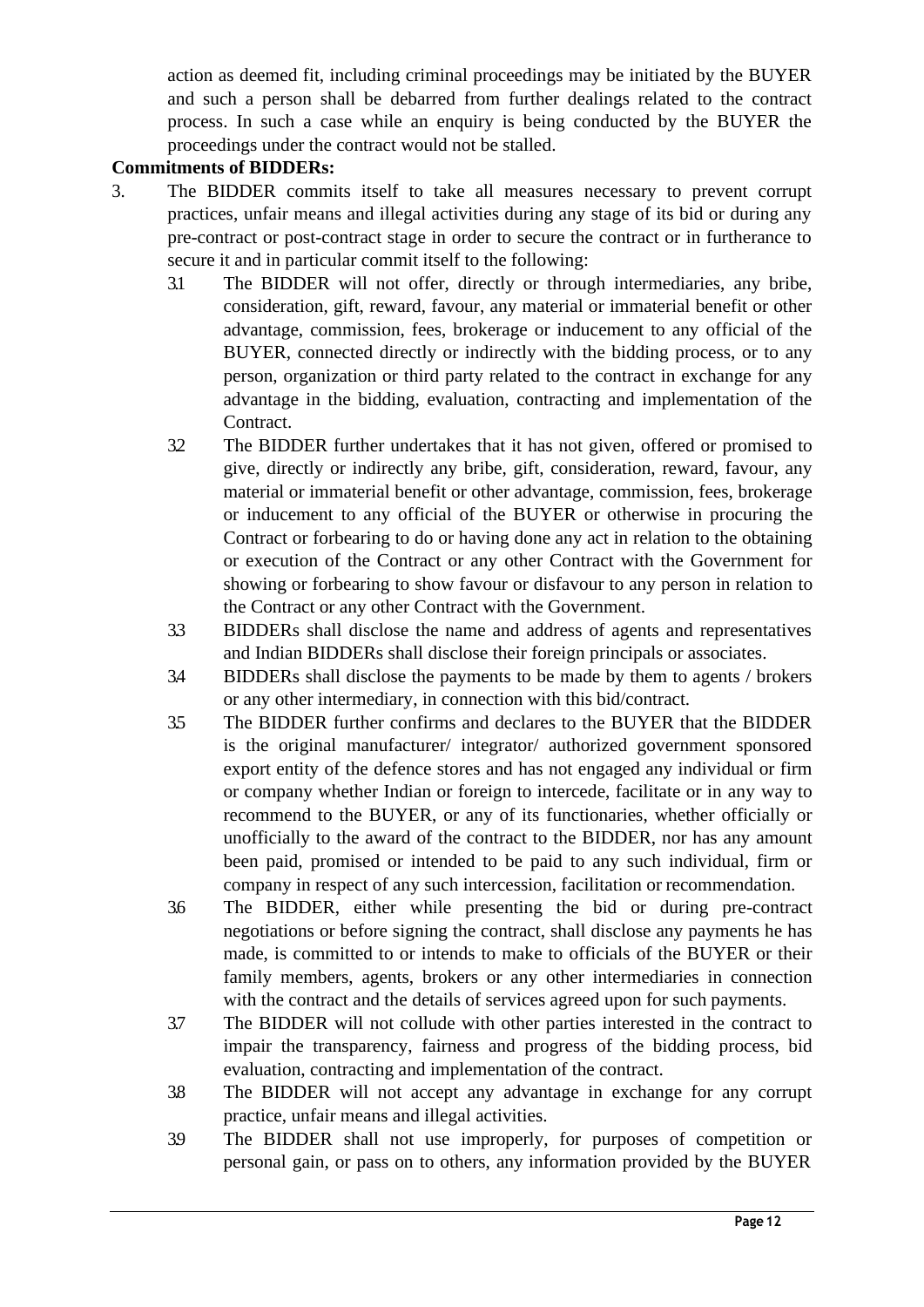as part of the business relationship, regarding plans, technical proposals and business details, including information contained in any electronic data carrier. The BIDDER also undertakes to exercise due and adequate care lest any such information is divulged.

- 3.10 The BIDDER commits to refrain from giving any complaint directly or through any other manner without supporting it with full and verifiable facts.
- 3.11 The BIDDER shall not instigate or cause to instigate any third person to commit any of the actions mentioned above.
- 3.12 If the BIDDER or any employee of the BIDDER or any person acting on behalf of the BIDDER, either directly or indirectly, is a relative of any of the officers of the BUYER, or alternatively, if any relative of an officer of the BUYER has financial interest/stake in the BIDDER's firm, the same shall be disclosed by the BIDDER at the time of filing of tender. The term relative for this purpose would be as defined in Section 6 of the Companies Act 1956.
- 3.13 The BIDDER shall not lend to or borrow any money from or enter into any monetary dealings or transactions, directly or indirectly, with any employee of the BUYER.

# **4. Previous Transgression**

- 4.1 The BIDDER declares that no previous transgression occurred in the last three years immediately before signing of this Integrity Pact, with any other company in any country in respect of any corrupt practices envisaged hereunder or with any Public Sector Enterprise in India or any Government Department in India that could justify BIDDER's exclusion from the tender process.
- 4.2 The BIDDER agrees that if it makes incorrect statement on this subject, BIDDER can be disqualified from the tender process or the contract, if already awarded, can be terminated for such reason.

## **5. Earnest Money Deposit**

- 5.1 While submitting bid, the BIDDER shall deposit an amount mentioned in tender document as Earnest Money, with the University through any one of the following instruments:
	- (i) Fixed Deposit Receipt
	- (ii) Banker's Cheque
	- (iii) A confirmed Bank Guarantee by an Indian Nationalized Bank, promising payment of the guaranteed sum to the BUYER on demand within three working days without any demur whatsoever and without seeking any reasons whatsoever. The demand for payment by the University shall be treated as conclusive proof of payment.
- 5.2 The Earnest Money is normally to remain valid for a period of 90 (ninety) days beyond the date prescribed for the receipt of the tender.
- 5.3 No interest shall be payable by the BUYER to the BIDDER on Earnest Money for the period of its currency.
- 5.4 In case of successful BIDDER, EMD will be returned within 30 days from the date of submission of Performance Bank Guarantee.

# 6. **SECURITY DEPOSIT /PERFORMANCE GUARANTEE**:

- 6.1 Performance Bank Guarantee is mandatory.
- 6.2 Successful tenderer/ bidder should submit performance guarantee as prescribed above to be received in the office of Registrar, Central University of Gujarat, Gandhinagar on or before 30 days from the date of issue of order acknowledgement. The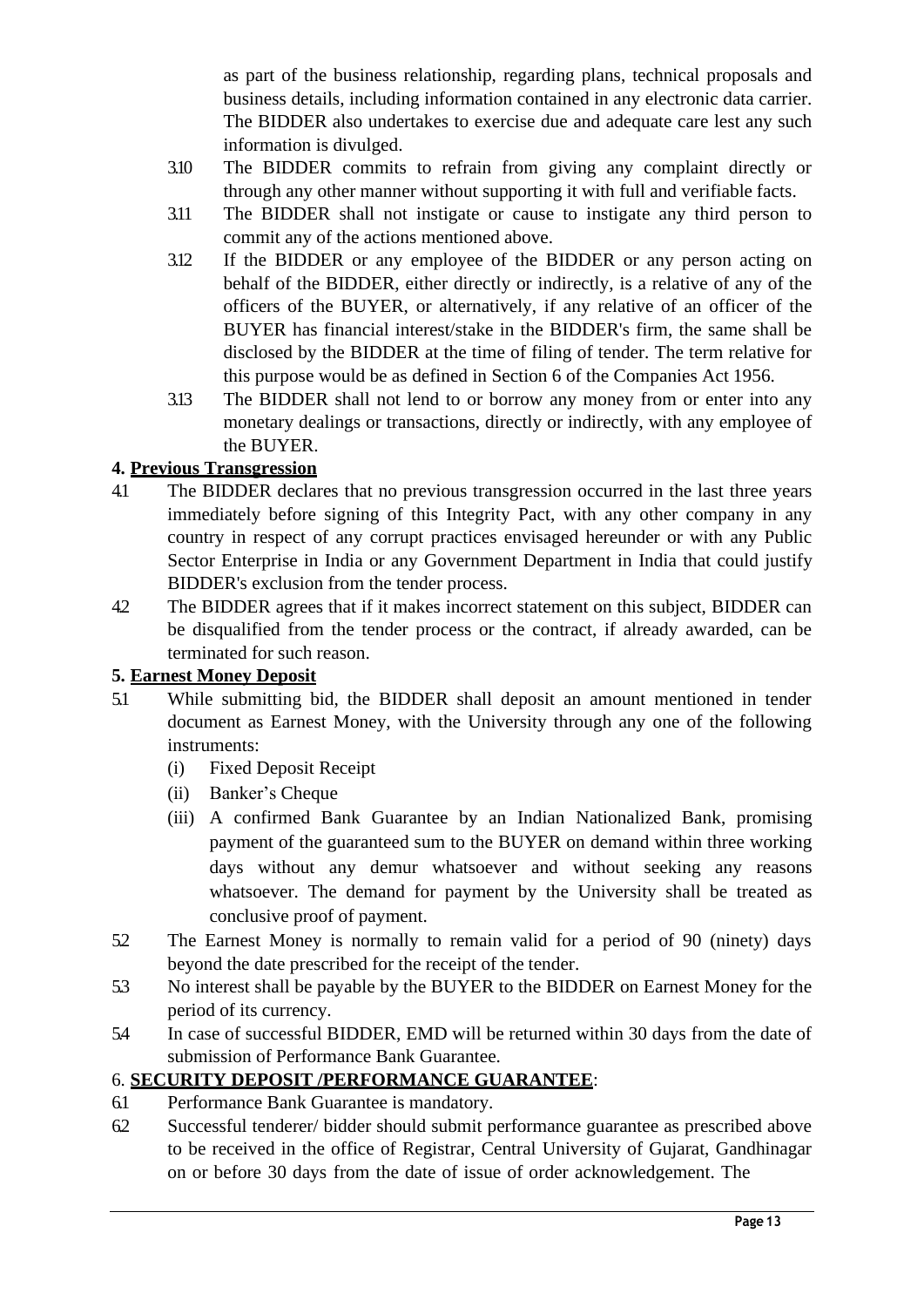performance bank guarantee to be furnished in the form of Bank Guarantee as per Annexure-V of the tender documents, for an amount covering 10% of the purchase order value.

- 6.3 The Performance Bank Guarantee should be established in favour of **"Registrar, Central University of Gujarat, Gandhinagar"** through any Bank situated at Gandhinagar or outstation with a clause to be enforced the same on their local branch at Gandhinagar.
- 6.4 Performance Bank Guarantee shall be for the due and faithful performance of the contract and shall remain binding, notwithstanding such variations, alterations for extensions of time as may be made, given, conceded or agreed to between the successful tenderer and the purchaser under the terms and conditions of acceptance to tender.
- 6.5 The successful tenderer is entirely responsible for due performance of the contract in all respects according to the speed, intent and meaning of the terms and conditions and specification and all other documents referred to in the acceptance of tender.
- 6.6 The performance bank guarantee shall be kept valid during the entire period of the contract and shall continue to be enforceable for a period of 90 days beyond the date of fulfilment of all contractual obligations including warranty period.

## **7. Sanctions for Violations**

- 7.1 Any breach of the aforesaid provisions by the BIDDER or any one employed by it or acting on its behalf (whether with or without the knowledge of the BIDDER) shall entitle the BUYER to take all or any one of the following actions, wherever required:
	- (i) To immediately call off the pre-contract negotiations without assigning any reason or giving any compensation to the BIDDER. However, the proceedings with the other BIDDER(s) would continue.
	- (ii) The Earnest Money Deposit (in pre-contract stage) and/or Security Deposit/Performance Bank Guarantee (after the contract is signed) shall stand forfeited either fully or partially, as decided by the BUYER and the BUYER shall not be required to assign any reason therefore.
	- iii) To immediately cancel the contract, if already signed without giving any compensation to the BIDDER.
	- (iv) To recover all sums already paid by the BUYER, and in case of an Indian BIDDER with interest thereon at 2% higher than the prevailing Prime Lending Rate of State Bank of India, while in case of a BIDDER from a country other than India with interest thereon at 2% higher than the LIBOR. If any outstanding payment is due to the BIDDER from the BUYER in connection with any other contract for any other stores, such outstanding payment could also be utilized to recover the aforesaid sum and interest.
	- (v) To encash the advance bank guarantee and performance guarantee/warranty bond, if furnished by the BIDDER, in order to recover the payments, already made by the BUYER, along with interest.
	- (vi) To cancel all or any other contracts with the BIDDER. The BIDDER shall be liable to pay compensation for any loss or damage to the BUYER resulting from such cancellation/rescission and the BUYER shall be entitled to deduct the amount so payable from the money(s) due to the BIDDER.
	- (vii) To debar the BIDDER from participating in future bidding processes of the Government of India for a minimum period of two years, which may be further extended at the discretion of the BUYER.
	- ( $viii$ ) To recover all sums paid in violation of this pact by the BIDDER(s) to any middleman or agent or broker with a view to securing the contract.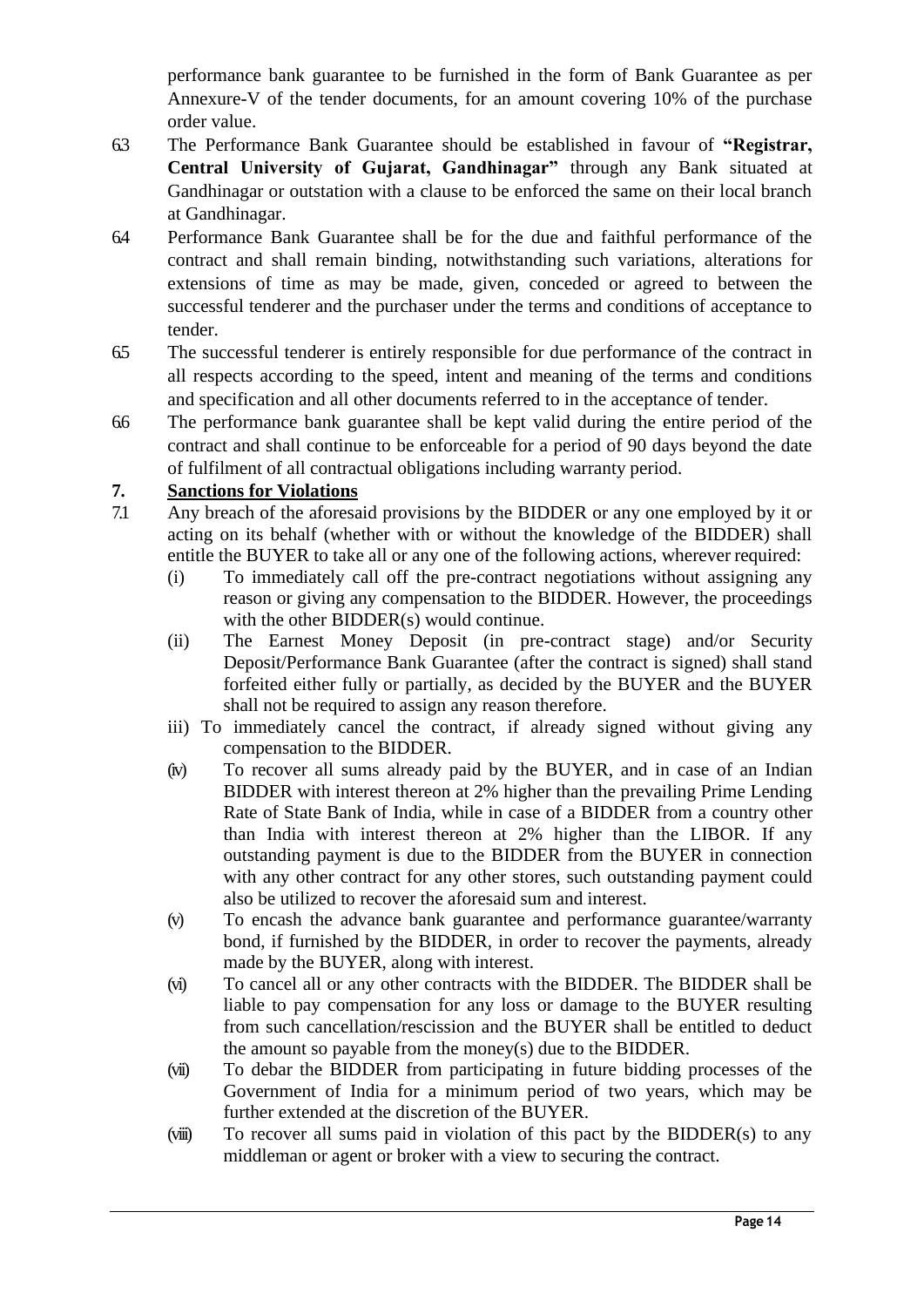- (ix) In cases where irrevocable Letters of Credit have been received in respect of any contract signed by the BUYER with the BIDDER, the same shall not be opened.
- (x) Forfeiture of Performance Bank Guarantee in case of a decision by the BUYER to forfeit the same without assigning any reason for imposing sanction for violation of this Pact.
- 7.2 The BUYER will be entitled to take all or any of the actions mentioned at para 7.1(i) to (x) of this Pact also on the Commission by the BIDDER or any one employed by it or acting on its behalf (whether with or without the knowledge of the BIDDER), of an offence as defined in Chapter IX of the Indian Penal code, 1860 or Prevention of Corruption Act, 1988 or any other statute enacted for prevention of corruption.
- 7.3 The decision of the BUYER to the effect that a breach of the provisions of this pact has been committed by the BIDDER shall be final and conclusive on the BIDDER. However, the BIDDER can approach the independent monitor(s) appointed for the purposes of this pact.

# **8. Fall Clause**

The BIDDER undertakes that it has not supplied/is not supplying similar product/systems or subsystems at a price lower than that offered in the present bid in respect of any other Ministry/ Department of the Government of India or PSU or autonomous body and if it is found at any stage that similar product/system or subsystem was supplied by the BIDDER to any other Ministry/Department of the Government of India or PSU or autonomous body at a lower price, then that very price, with due allowance for elapsed time, will be applicable to the present case and the difference in the cost would be refunded by the BIDDER to the BUYER, if the contract has already been concluded.

## **9. Independent monitors**

- 9.1 The BUYER has appointed Independent Monitors (hereinafter referred to as Monitors) for this pact in consultation with the Central Vigilance Commission (Chief Vigilance Officer, Central University of Gujarat, Gandhinagar).
- 9.2 The task of the Monitor shall be to review independently and objectively, whether and to what extent the parties comply with the obligations under this pact.
- 9.3 The Monitor shall not be subject to instructions by the representatives of the parties and performs their functions neutrally and independently.
- 9.4 Both the parties accept that the Monitor have the right to access all the documents relating to the project/procurement, including minutes of the meetings.
- 9.5 As soon as the Monitor notices, or believes to notice, a violation of this pact, he will so inform the Authority designated by the BUYER.
- 9.6 The BIDDER(s) accepts that the Monitor has the right to access without restriction to all project documentation of the BUYER including that provided by the BIDDER. The BIDDER will also grant the Monitor, upon his request and demonstration of a valid interest, unrestricted and unconditional access to his project documentation. The same is applicable to subcontractors. The Monitor shall be under contractual obligation to treat the information and documents of the BIDDER/Subcontractor(s) with confidentiality.
- 9.7 The BUYER will provide to the Monitor sufficient information about all meetings among the parties related to the project provided such meetings could have an impact on the contractual relations between the parties. The parties will offer to the Monitor the option to participate in such meetings.
- 9.8 The Monitor will submit a written report to the designated Authority of BUYER/ Secretary in the Department within 08 to 10 weeks from the date of reference or intimation to him by the BUYER / BIDDER and, should the occasion arise, submit proposals for correcting problematic situations.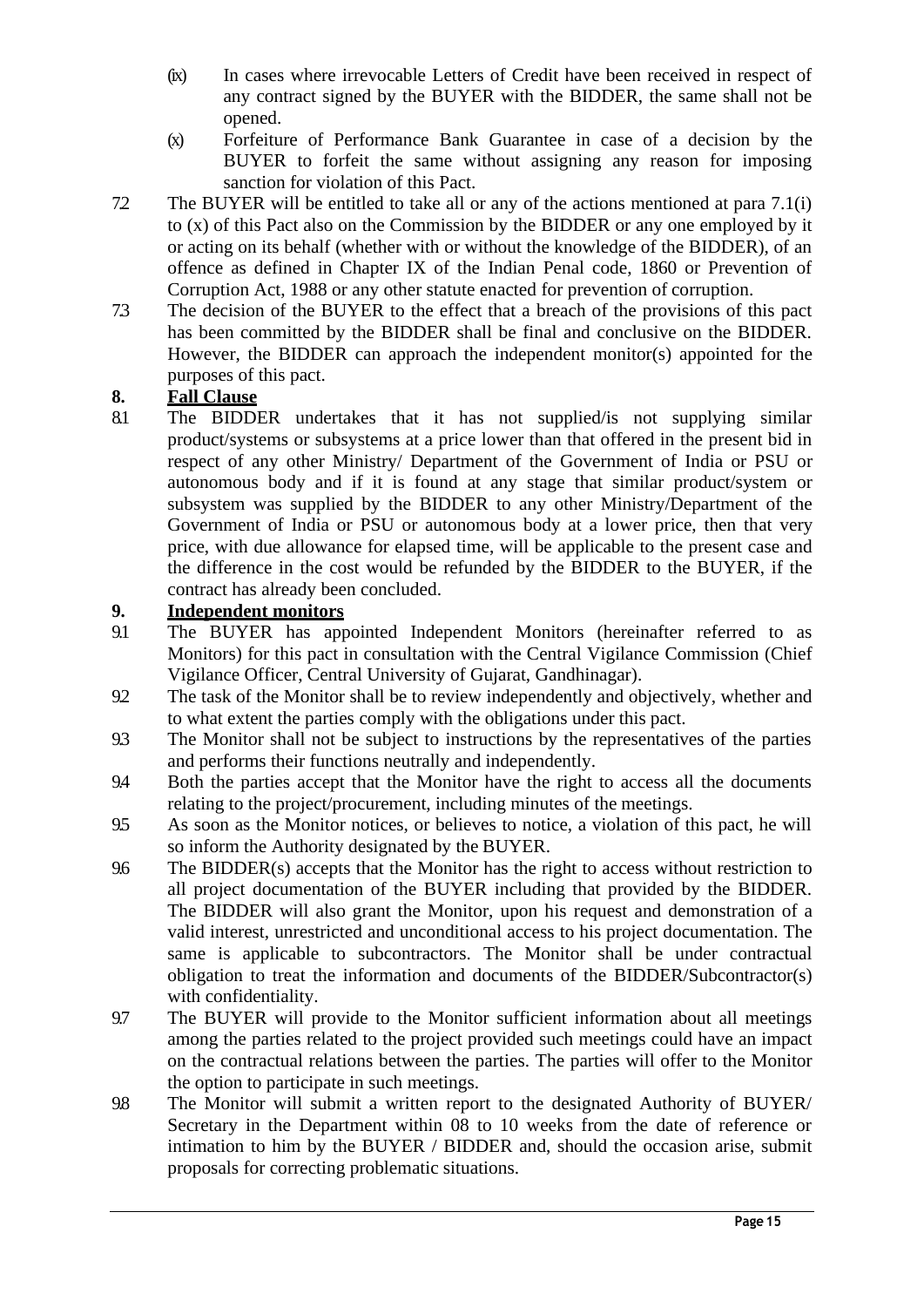### **10. Facilitation of Investigation**

In case of any allegation of violation of any provisions of this pact or payment of commission, the BUYER or its agencies shall be entitled to examine all the documents including the Books of Accounts of the BIDDER and the BIDDER shall provide necessary information & documents in English and shall extend all possible help for the purpose of such examination.

### **11. Law and Place of Jurisdiction**

This Pact is subject to Indian Law. The place of performance and Jurisdiction is Gandhinagar, Gujarat.<br>12. **(** 

## **12. Other Legal Actions**

The actions stipulated in this Integrity Pact are without prejudice to any other legal action that may follow in accordance with the provisions of the extant law in force relating to any civil or criminal proceedings.

### **13. Validity**

- 13.1 The validity of this Integrity Pact shall be from date of its signing and extend upto 5 years or the complete execution of the contract to the satisfaction of both the BUYER and the BIDDER/Seller, including warranty period, whichever is later. In case BIDDER is unsuccessful, this Integrity Pact shall expire after six months from the date of the signing of the contract.
- 13.2 Should one or several provisions of this pact turn out to be invalid, the remainder of this pact remains valid. In this case, the parties will strive to come to an agreement to their original intentions.
- 14. The parties hereby sign this Integrity Pact.

### BUYER BIDDER

| Registrar, Central University of Gujarat, | Signature with seal |
|-------------------------------------------|---------------------|
| Gandhinagar<br>Date & Place:              | Date & Place:       |
| Witness                                   | Witness             |
|                                           | 1. $\qquad \qquad$  |
| (Indenter)                                |                     |
| 2.                                        |                     |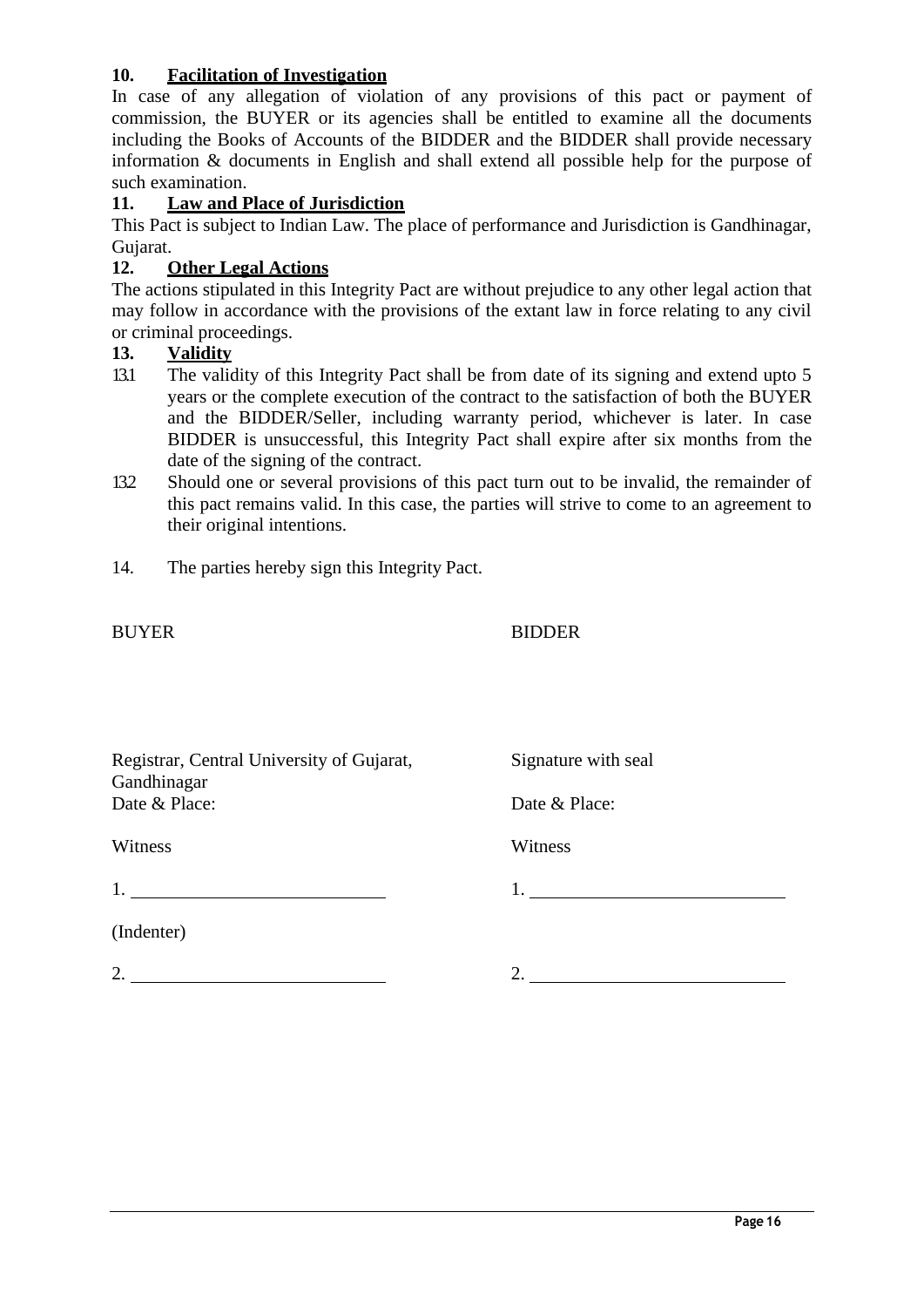## **Annexure III**

# **Quantity: -One**

**Laboratory Scale Bench Top Freeze Dryer (Lyophilizer) Technical Specification**

# **Sub: - Your requirement of FREEZING DRYER (LYOPHILIZER). <-80°C.**

|     | Lab Scale Bench top Freeze Dryer with 8 ports manifold & Top-press. |                                                                                                                                                      |  |  |  |  |  |  |
|-----|---------------------------------------------------------------------|------------------------------------------------------------------------------------------------------------------------------------------------------|--|--|--|--|--|--|
| 1.  | Dry chamber size $(D*H)$ :-                                         | Φ240-300×520--600mm                                                                                                                                  |  |  |  |  |  |  |
| 2.  | Total shelf area:-                                                  | $0.07 - 0.9$ m2                                                                                                                                      |  |  |  |  |  |  |
| 3.  | Shelf size(mm):-                                                    | $\Phi$ 180-200 * minimum 3pcs                                                                                                                        |  |  |  |  |  |  |
| 4.  | Shelf space height (mm):-                                           | 60-80 mm                                                                                                                                             |  |  |  |  |  |  |
| 5.  | Shelf number:-                                                      | Minimum 3 Pcs                                                                                                                                        |  |  |  |  |  |  |
| 6.  | Trays number:-                                                      | Minimum 3 Pcs                                                                                                                                        |  |  |  |  |  |  |
| 7.  | No of port                                                          | Minimum 8                                                                                                                                            |  |  |  |  |  |  |
| 8.  | Vials load capacity $\Phi$ 12mm:-                                   | Minimum 500 Pcs                                                                                                                                      |  |  |  |  |  |  |
| 9.  | Vials load capacity $\Phi$ 16mm:-                                   | Minimum 500 Pcs                                                                                                                                      |  |  |  |  |  |  |
|     | <sup>10</sup> Vials load capacity $\Phi$ 22mm:-                     | Minimum 150 Pcs                                                                                                                                      |  |  |  |  |  |  |
| 11  | Sample load capacity:-                                              | $0.6 - 0.9L$                                                                                                                                         |  |  |  |  |  |  |
| 12. | Flask:-                                                             | 8 Pcs                                                                                                                                                |  |  |  |  |  |  |
| 13  | Dry rack, Cold trap rack,<br>Vacuum pump                            | Included                                                                                                                                             |  |  |  |  |  |  |
| 14. | Condenser Temp:-                                                    | $< -80\textdegree C$                                                                                                                                 |  |  |  |  |  |  |
| 15. | Cold trap size.:-                                                   | Ф200-230 * 140-160 mm (Depth *<br>Height)                                                                                                            |  |  |  |  |  |  |
| 16. | Ice remove capacity:-                                               | 4-6kg/24hours                                                                                                                                        |  |  |  |  |  |  |
| 17  | Cold type:-                                                         | Air-cooled                                                                                                                                           |  |  |  |  |  |  |
| 18. | Defrost type:-                                                      | Natural                                                                                                                                              |  |  |  |  |  |  |
| 19. | Ultimate Vacuum:-                                                   | 5-8 Pa (empty)                                                                                                                                       |  |  |  |  |  |  |
|     | 20 Pump rate:-                                                      | $2 - 3L/S$                                                                                                                                           |  |  |  |  |  |  |
| 21. | Install Power:-                                                     | 970W                                                                                                                                                 |  |  |  |  |  |  |
| 22. | Voltage:-                                                           | 220-230v/50-60Hz or 110v/60Hz                                                                                                                        |  |  |  |  |  |  |
| 23  | Dimensions:-                                                        | $400-500*600-650*$ (350-450) (mm)                                                                                                                    |  |  |  |  |  |  |
| 24  | Weight:-                                                            | $100 - 120$                                                                                                                                          |  |  |  |  |  |  |
| 25. | <b>FEATURES:-</b>                                                   | $\Box$ Microprocessor control & LCD<br>touch display which<br>can display drying curve, vacuum,<br>condenser temp., run time, ambient<br>temperature |  |  |  |  |  |  |
| 26. |                                                                     | $\Box$ Pre-freezing function for samples.                                                                                                            |  |  |  |  |  |  |
| 27  |                                                                     | $\Box$ Large refrigerating capacity and<br>slight noise of                                                                                           |  |  |  |  |  |  |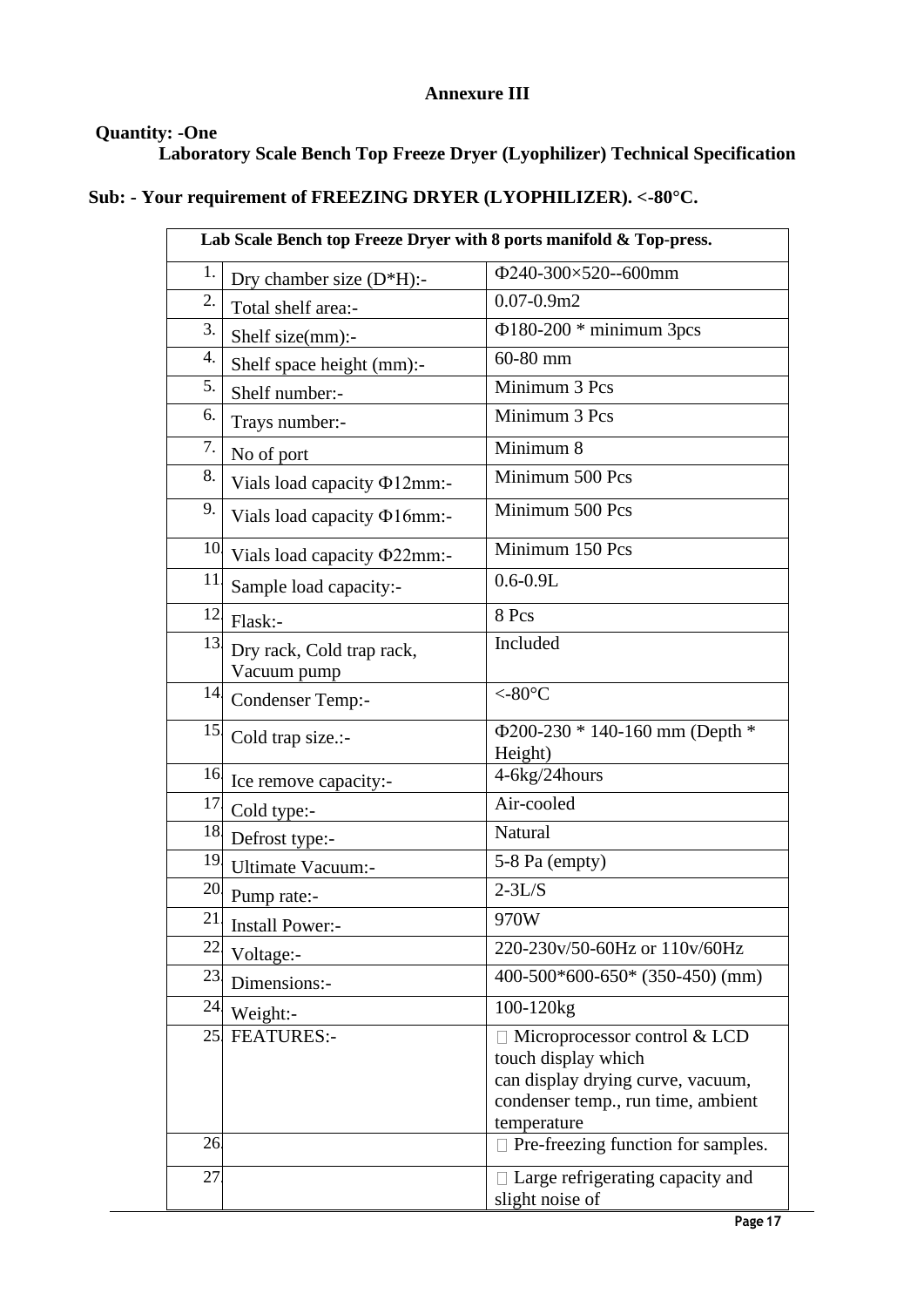|        |                                 | DANFOSS(SECOP) compressor with           |
|--------|---------------------------------|------------------------------------------|
|        |                                 | CFC-FREE refrigerant.                    |
| 28.    |                                 | $\Box$ 304 stainless steel of condenser, |
|        |                                 | table-top, racks $\&$ shelves to ensure  |
|        |                                 | corrosion-resistant and easy to          |
|        |                                 | Clean; shelves height adjustable.        |
|        |                                 | $\Box$ CE/ISO 9001 13485 14001           |
|        |                                 | certificated.                            |
| 1a.    | 100ml flask                     | Included (Minimum 2 Pcs)                 |
| $1b$ . | 250ml flask                     | Included (Minimum 2 Pcs)                 |
| 1c.    | 500ml flask                     | Included (Minimum 2 Pcs)                 |
| 1d.    | Ultra-grade oil for Vacuum Pump | Included                                 |
| 29     | Warranty                        | <b>Minimum 3 years</b>                   |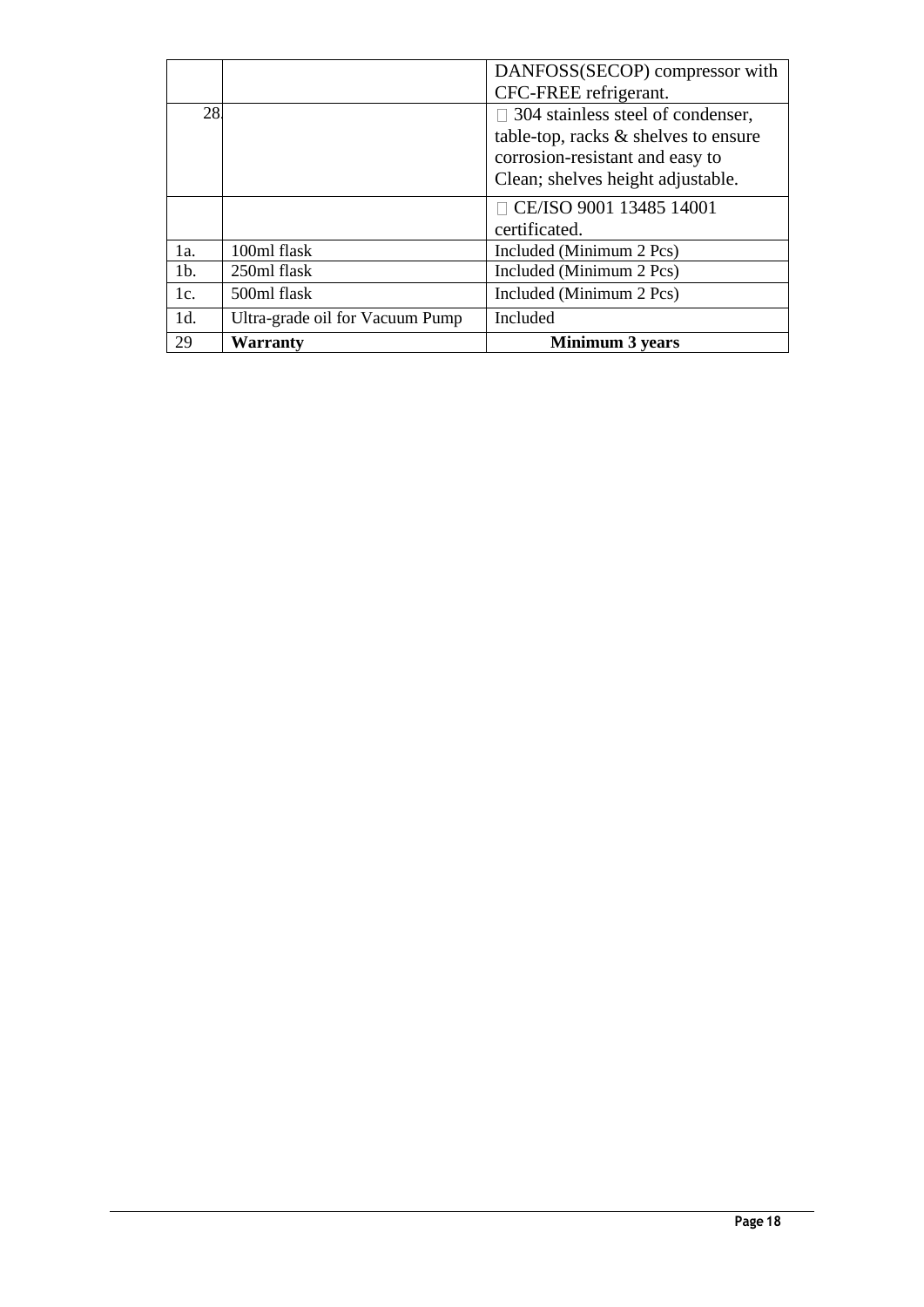## **CHECK LIST**

| <b>EMD</b> attached                                                      | Yes/No  |
|--------------------------------------------------------------------------|---------|
| Tender schedule cost attached                                            | Yes/No  |
| Pan No. (Copy should be attached)                                        | Yes/ No |
| GST No. (Copy should be attached)                                        | Yes/No  |
| Technical bid in the prescribed format attached                          | Yes/ No |
| Financial bid in the prescribed format attached                          | Yes/No  |
| Details of reputed Organizations where the tenderer has executed/running | Yes/No  |
| Valid Authorization Letter from the manufacturer on their Letter Head    | Yes/No  |
| <b>Integrity Pact</b>                                                    | Yes/No  |
| Self-Declaration – No Blacklisting                                       | Yes/No  |
| Authorization Letter for Attending Tender Opening                        | Yes/No  |
|                                                                          |         |

#### **(Please mark which is applicable)**

**Note***: Submission of bid is as per terms & conditions as stated above.*

Place: Name and signature of the authorized person of the firm /tenderer along with seal

Dated: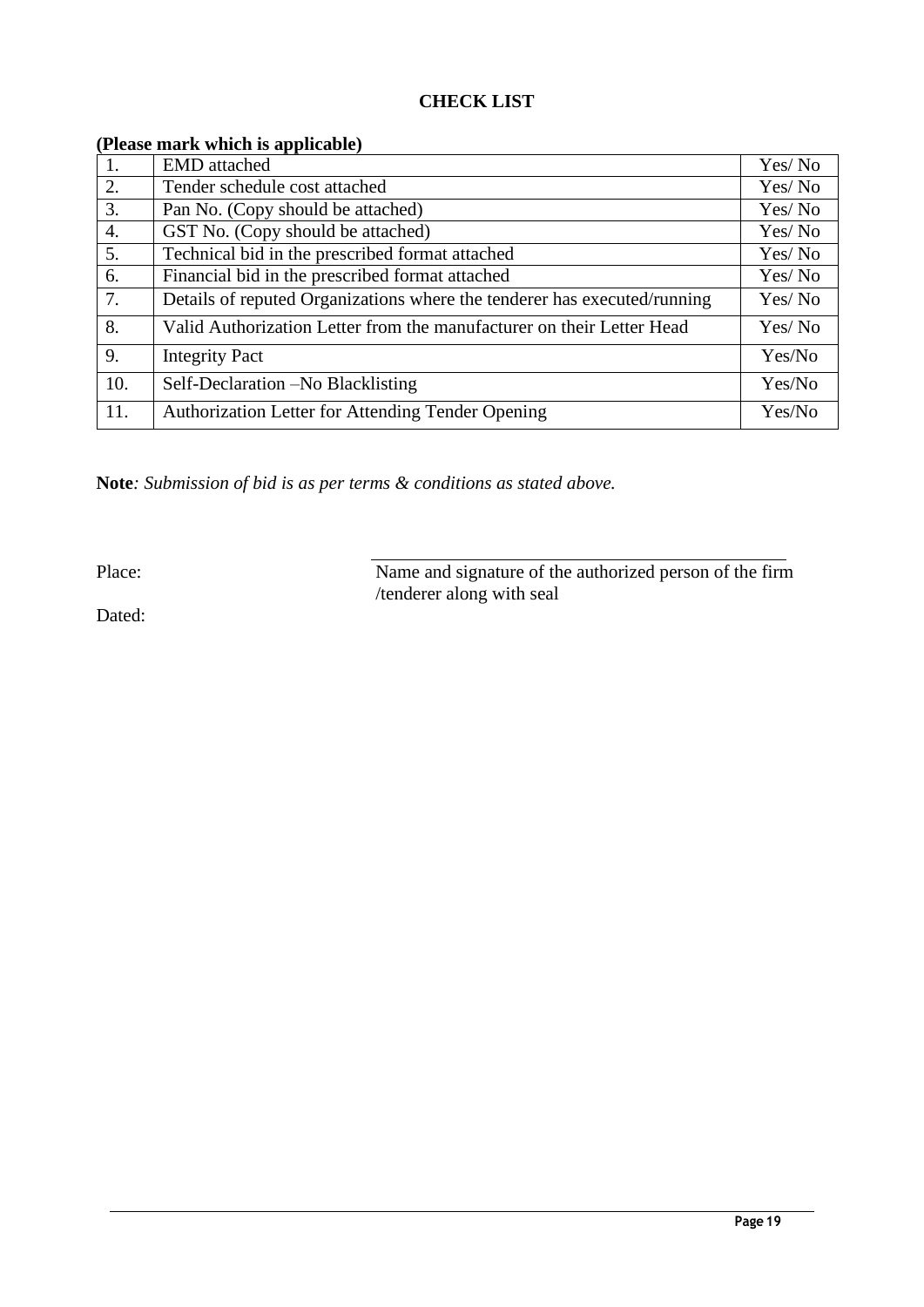#### **FORMAT FOR EARNEST MONEY DEPOSIT / BID SECURITY**

**(To be typed on Non-judicial stamp paper of the value of Indian Currency of One Hundred)** (TO BE ESTABLISHED THROUGH ANY OF THE NATIONALED BANKS (WHETHER SITUATED AT GANDHINAGAR OR OUTSTATION) WITH A CLAUSE TO ENFORCE THE SAME ON THEIR LOCAL BRANCH AT GANDHINAGAR OR ANY SCHEDULED BANK (OTHER THAN NATIONALISED BANK) SITUATED AT GANDHINAGAR. GUARANTEE/BONDS ISSUED BY CO-OPERATIVE BANKS ARE NOT ACCEPTABLE)

# LETTER OF GUARANTEE

To, Registrar, Central University of Gujarat, Near Jalaram Mandir, Sector–29, Gandhinagar – 382030

IN ACCORDANCE WITH YOUR TENDER for the supply of **Laboratory Scale Bench Top Freeze Dryer (Lyophilizer)** M/s...................................................................(hereinafter called the "Bidder") having its Registered Office at ….................................., wish to participate in the said bid for the supply ….................................................... as an irrevocable Bank Guarantee against Earnest Money Deposit for an amount of Rs. …................... (Rupees...............................) valid up to …............ **(90 days beyond the date prescribed for the receipt of the tender)**, is required to be submitted by the bidder as a condition precedent for participating in the said bid, which amount is liable to be forfeited by the Purchaser on (1) the withdrawal or revision of the offer by the bidder within the validity period, (2) Non acceptance of the Letter of Indent / Purchase order by the Bidder when issued within the validity period, (3) failure to execute the contract as per contractual terms and condition with in the contractual delivery period and (4) on the happening of any contingencies mentioned in the bid documents.

#### **During the validity of this Bank Guarantee:**

We, ….......................(Bank name) having its Registered Office at ….......................guarantee and undertake to pay immediately on first demand by …................................... the amount of Rs................... (Rupees..............................) without any reservation, protest, demur and recourse. Any such demand made by the University shall be conclusive and recourse. Any such demand made by the purchaser shall be binding on the Bank irrespective of any dispute or difference raised by the Bidder.

The Guarantee shall be irrevocable and shall remain valid up to …............ **(90 days beyond the date prescribed for the receipt of the tender)** If any further extension is required, the same shall be extended to such required period on receiving instruction form the Bidder, on whose behalf the is Guarantee is issued.

#### **Notwithstanding anything contained herein:**

(i) Our liability under this Bank Guarantee shall not exceed Rs.................... (Rupees....................) .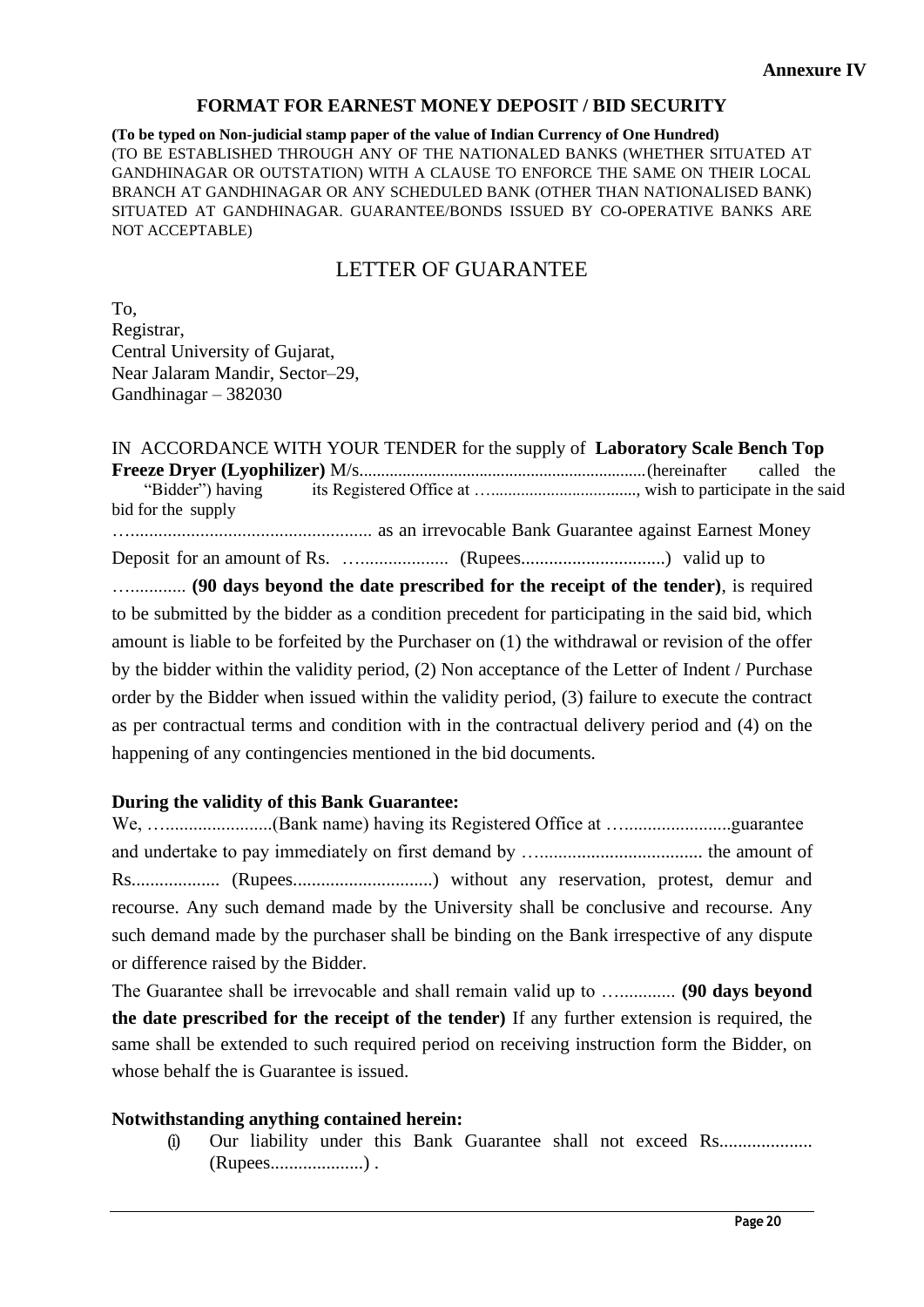- (ii) This Bank Guarantee shall be valid up to ….....................................(date).
- (iii) We are liable to pay the guaranteed amount or any part thereof under this Bank Guarantee only and only if you serve upon us a written claim or before …............ (date).

This Bank further agrees that the claims if any, against this Bank Guarantee shall be enforceable at our branch office at .............................situated at ......................... (Address of local branch).

## **Yours truly,**

Signature and seal of the guarantor:

Name of Bank:

Address:

Date:

Instruction to Bank: Bank should note that on expiry of Guarantee Period, the Original Guarantee will not be returned to the Bank. Bank is requested to take appropriate necessary action on or after expiry of guarantee period.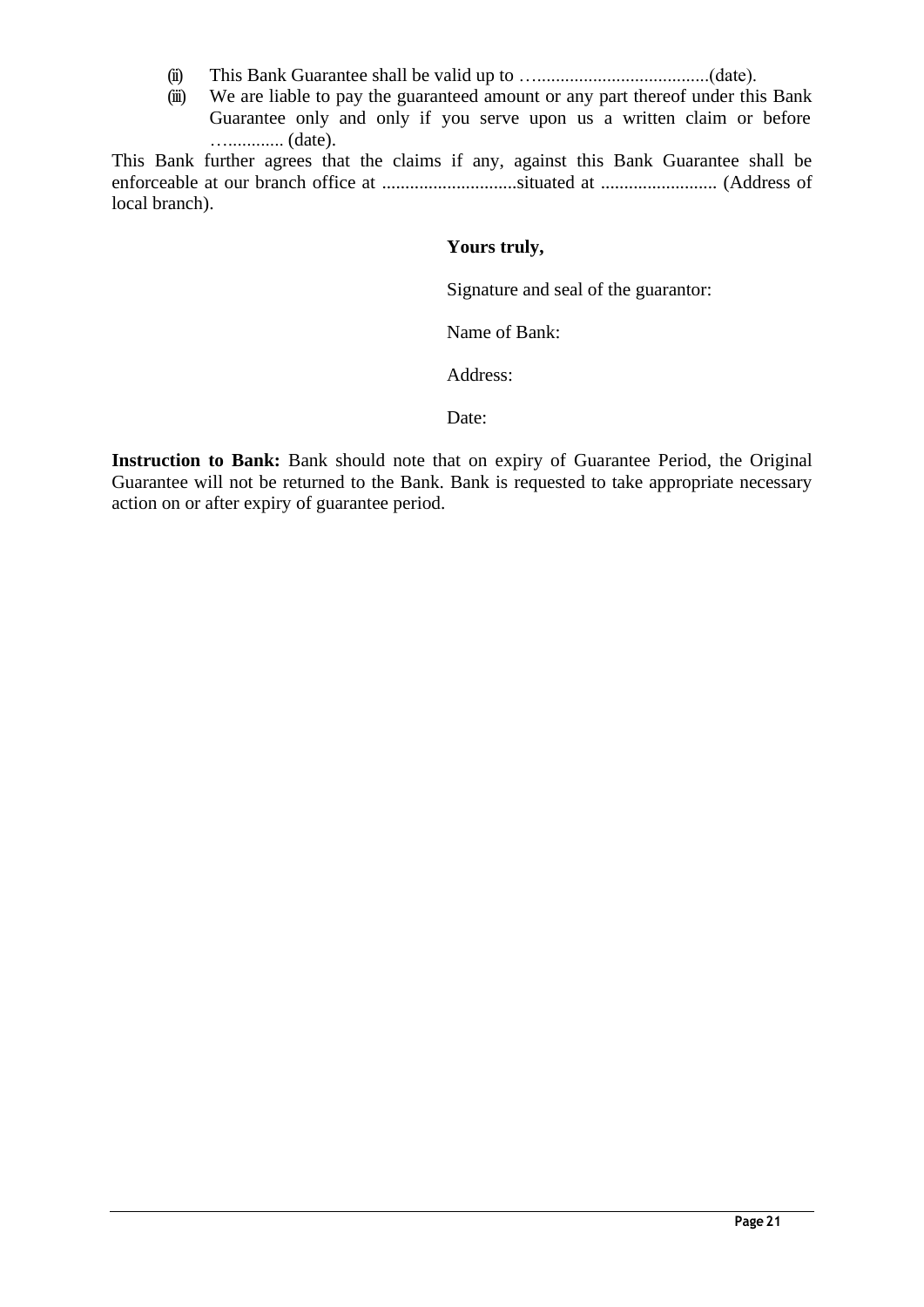#### **FORMAT FOR PERFORMANCE BANK GUARANTEE**

**(To be typed on Non-judicial stamp paper of the value of Indian Rupees of One Hundred)** (TO BE ESTABLISHED THROUGH ANY OF THE NATIONAL BANKS (WHETHER SITUATED AT GANDHINAGAR OR OUTSTATION) WITH A CLAUSE TO ENFORCE THE SAME ON THEIR LOCAL BRANCH AT GANDHINAGAR OR ANY SCHEDULED BANK (OTHER THAN NATIONALISED BANK) SITUATED AT GANDHINAGAR. GUARANTEE/BONDS ISSUED BY CO-OPERATIVE BANKS ARE NOT ACCEPTABLE.)

To, Registrar, Central University of Gujarat Near Jalaram Mandir, Sector–29, Gandhinagar – 382 030.

#### *LETTER OF GUARANTEE*

WHEREAS Central University of Gujarat, Gandhinagar (Buyer) have invited Tenders vide Tender No................................... Dt. ........................ for purchase of **Laboratory Scale Bench Top Freeze Dryer (Lyophilizer)** AND WHEREAS the said tender document requires that any eligible successful tenderer (seller) wishing to supply the equipment/machinery etc. in response thereto shall establish an irrevocable Performance Guarantee Bond in favour of **"Registrar, Central University of Gujarat, Gandhinagar"** in the form of Bank Guarantee for Rs ................................ and valid till ……………… [**90 (ninety) days** beyond the date of completion of the installation, commissioning and all other contractual obligations of the supplier including the free warranty period, may be submitted within 30 (Thirty) days from the date of acceptance as a successful bidder.]

NOW THIS BANK HEREBY GUARANTEES that in the event of the said tenderer (seller) failing to abide by any of the conditions referred in tender document / purchase order / performance of the equipment / machinery, etc. this bank shall pay to Central University of Gujarat, Gandhinagar on demand and without protest or demur Rs. ........................ (Rupees......................................).

This bank further agrees that the decision of Central University of Gujarat, Gandhinagar (Buyer) as to whether the said Tenderer (Seller) has committed a breach of any of the conditions referred in tender document / purchase order shall be final and binding.

We, .......................................... (name of the bank & branch) hereby further agree that the guarantee herein contained shall not be affected by any change in the constitution of the Tenderer (Seller) and/ or Central University of Gujarat, Gandhinagar (Buyer).

#### **Notwithstanding anything contained herein:**

1. Our liability under this Bank Guarantee shall not exceed Rs. ......................... (Indian Rupees ..................................... only).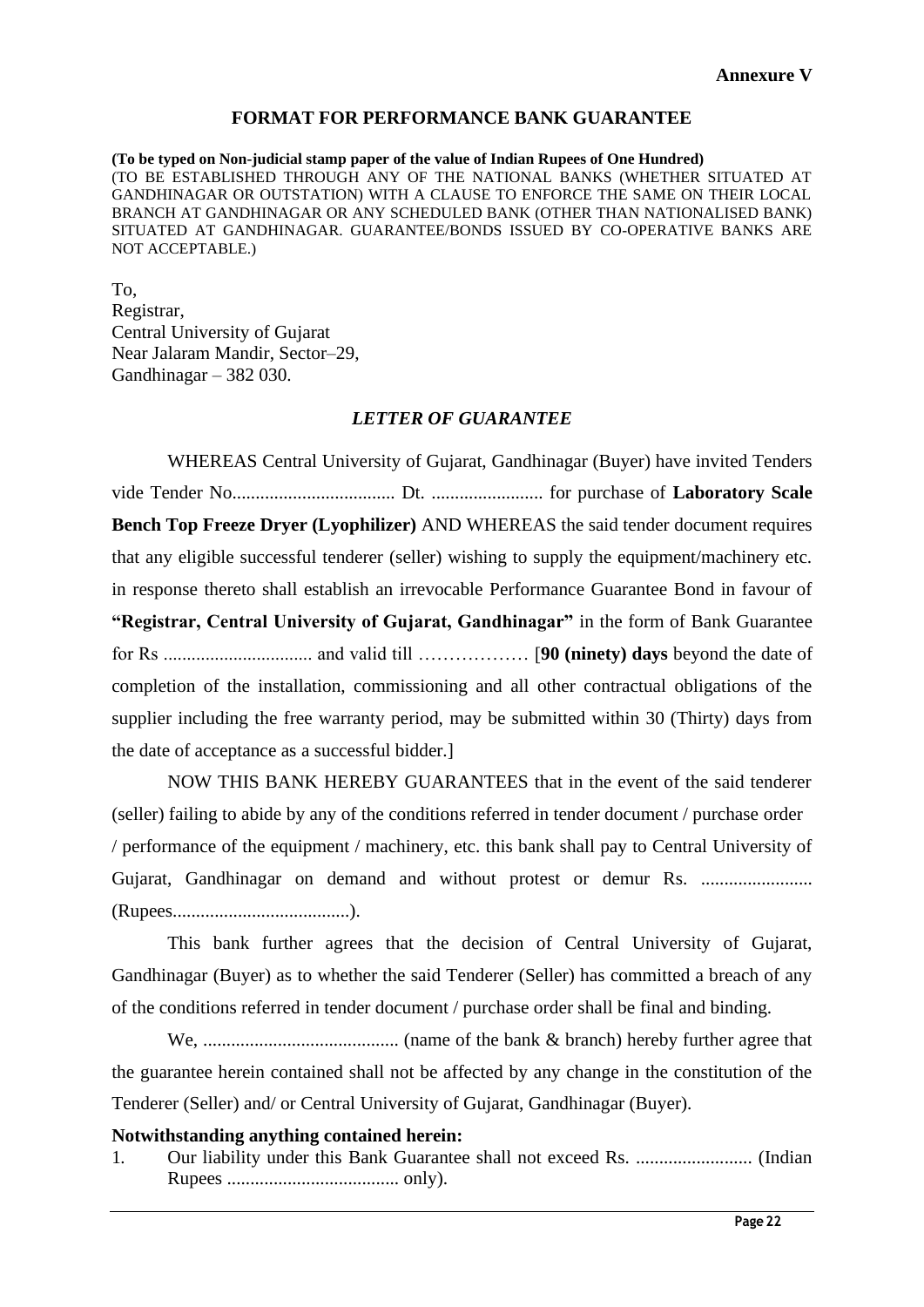- 2. This Bank Guarantee shall be valid up to ..........................(date) and
- We are liable to pay the guaranteed amount or any part thereof under this bank guarantee only and only if University serve upon us a written claim or demand on or before ..........................(date).

This Bank further agrees that the claims if any, against this Bank Guarantee shall be enforceable at our branch office at ........................................ situated at .............................. (Address of local branch).

Yours truly,

Signature and seal of the guarantor:

Name of Bank:

Address:

Date:

Instruction to Bank: Bank should note that on expiry of Guarantee Period, the Original Guarantee will not be returned to the Bank. Bank is requested to take appropriate necessary action on or after expiry of bond period.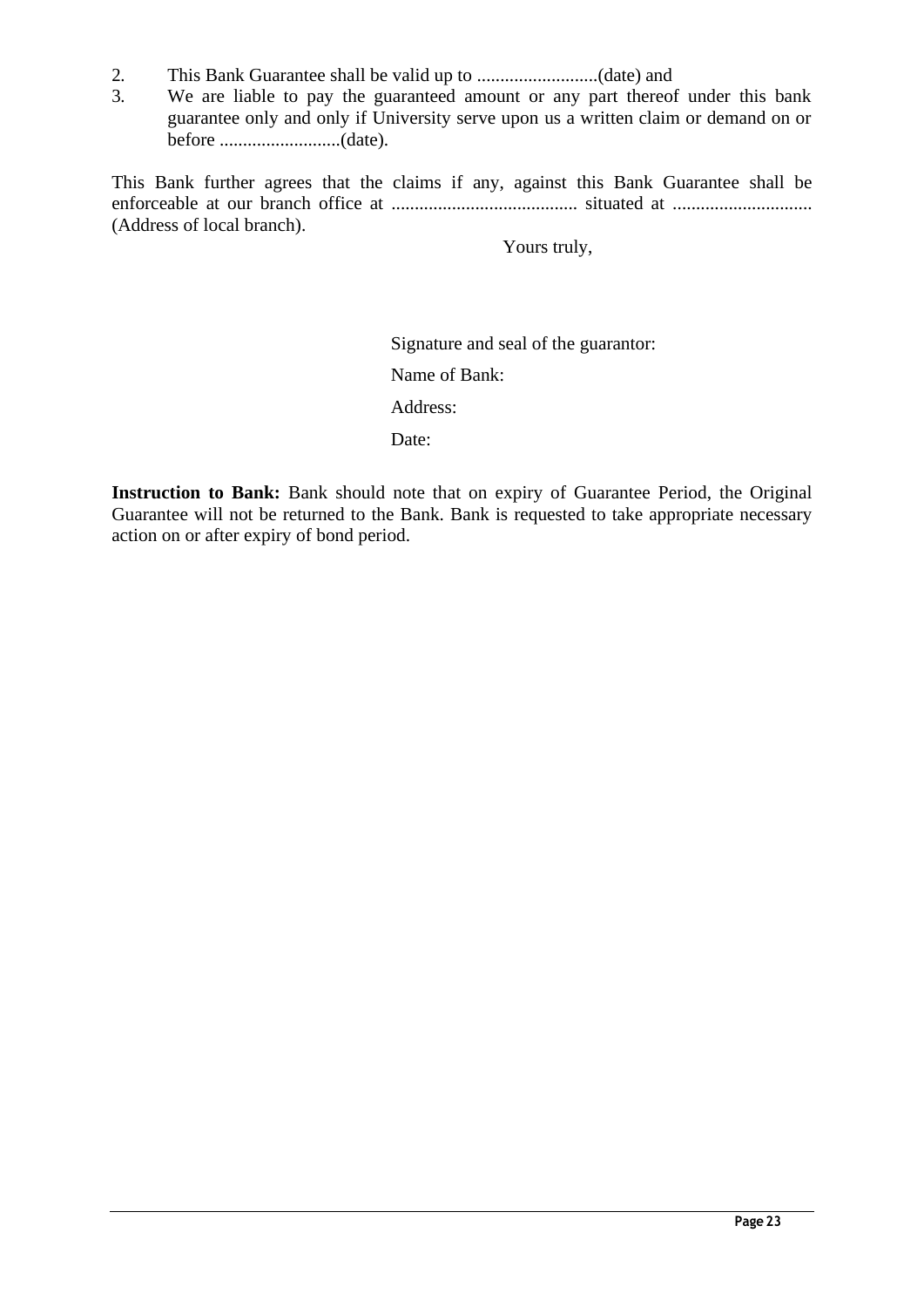**Annexure VI** 

#### **MANDATE FORM FOR ELECTRONIC FUND TRANSFER/RTGS TRANSFER**

Date:  $/$  /

The Registrar,

Central University of Gujarat,

Near Jalaram Mandir, Sector–29,

Gandhinagar – 382030.

Sub: Authorization for release of payment / dues from Central University of Gujarat, Gandhinagar through Electronic Fund Transfer/RTGS Transfer.

- 1. Name of the Party/Firm/Company:
- 2. Address of the Party:

City Pin Code E-Mail ID Mob No: Mob No: Permanent Account Number

3. Particulars of Bank

| $\beta$ . Latticulars of Dalin                                                                                                                                                                             |      |  |       |  |  |                    |  |  |                    |  |  |  |  |  |
|------------------------------------------------------------------------------------------------------------------------------------------------------------------------------------------------------------|------|--|-------|--|--|--------------------|--|--|--------------------|--|--|--|--|--|
| <b>Bank Name</b>                                                                                                                                                                                           |      |  |       |  |  |                    |  |  | <b>Branch Name</b> |  |  |  |  |  |
| <b>Branch Place</b>                                                                                                                                                                                        |      |  |       |  |  | <b>Branch City</b> |  |  |                    |  |  |  |  |  |
| PIN Code                                                                                                                                                                                                   |      |  |       |  |  | <b>Branch Code</b> |  |  |                    |  |  |  |  |  |
| <b>MICR No</b>                                                                                                                                                                                             |      |  |       |  |  |                    |  |  |                    |  |  |  |  |  |
| (9 Digit number appearing on the MICR Bank of the Cheque supplied by the Bank, Please attach a Xerox copy of a<br>cheque of your bank for ensuring accuracy of the bank name, branch name and code number) |      |  |       |  |  |                    |  |  |                    |  |  |  |  |  |
| <b>IFS</b><br>Code:                                                                                                                                                                                        | (11) |  | digit |  |  |                    |  |  |                    |  |  |  |  |  |
| alphanumeric code)                                                                                                                                                                                         |      |  |       |  |  |                    |  |  |                    |  |  |  |  |  |
| Savings<br><b>Account Type</b><br>Cash Credit<br>Current                                                                                                                                                   |      |  |       |  |  |                    |  |  |                    |  |  |  |  |  |
| Account                                                                                                                                                                                                    |      |  |       |  |  |                    |  |  |                    |  |  |  |  |  |
| Number:                                                                                                                                                                                                    |      |  |       |  |  |                    |  |  |                    |  |  |  |  |  |
| REAL IR IMLANT                                                                                                                                                                                             |      |  |       |  |  |                    |  |  |                    |  |  |  |  |  |

### **DECLARATION**

I hereby declare that the particulars given above are correct and complete. If any transaction delayed and not effected for reasons of incomplete or incorrect information I shall not hold the Registrar, Central University of Gujarat, Gandhinagar responsible. I also undertake to advise any change in the particulars of my account to facilitate updating of records for purpose of credit of amount through NEFT/RTGS Transfer.

Place:

Date:

### **Signature & Seal of the Authorized Signatory of the Party**

Certified that particulars furnished above are correct as per our records Bankers Stamp:

Date:

**Signature of the Authorized Official from the Bank**

*N.B: Please fill in the information in CAPITAL LETTERS, computer typed; please TICK wherever it is applicable.*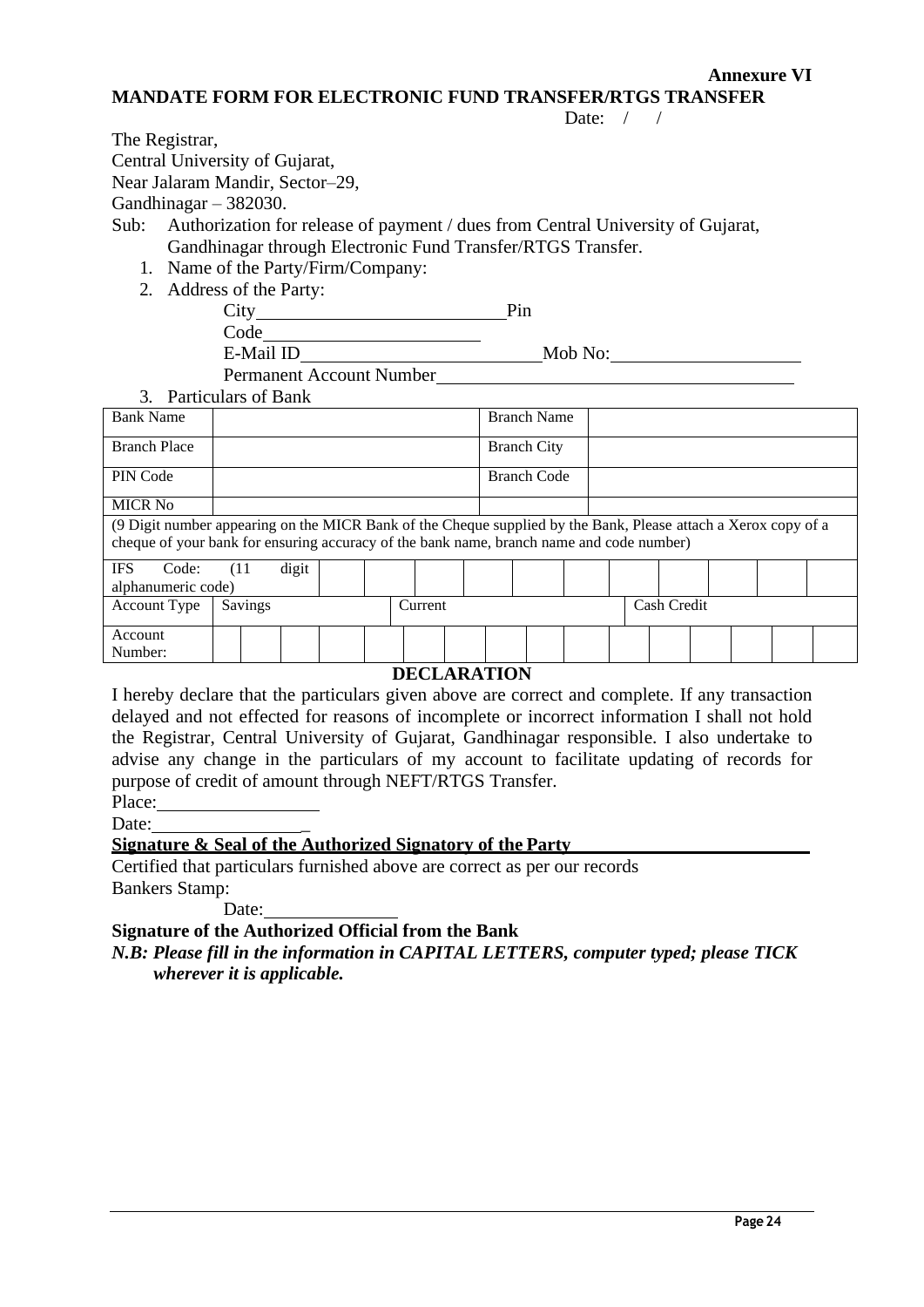#### **MANUFACTURERS' AUTHORIZATION FORM**

*[The Bidder shall require the Manufacturer to fill in this Form in accordance with the*  instructions indicated. This letter of authorization should be on the letterhead of the *Manufacturer and should be signed by a person with the proper authority to sign documents that are binding on the Manufacturer.*

Date: *[insert date (as day, month and year) of Bid Submission]*

Tender No.: *[insert number from Invitation For Bids]* 

To: *[insert complete name and address of Purchaser]* 

#### WHEREAS

We *[insert complete name of Manufacturer],* who are official manufacturers of *[insert type of goods manufactured],* having factories at [insert full address of Manufacturer's factories], do hereby authorize *[insert complete name of Bidder]* to submit a bid the purpose of which is to provide the following Goods, manufactured by us *[insert name and or brief description of the Goods],* and to subsequently negotiate and sign the Contract.

We hereby extend our full guarantee and warranty in accordance with Clause 07 of the General Conditions of Contract, with respect to the Goods offered by the above firm.

Signed: *[insert signature(s) of authorized representative(s) of the Manufacturer]* 

Name: *[insert complete name(s) of authorized representative(s) of the Manufacturer]* 

Title: *[insert title]*

Duly authorized to sign this Authorization on behalf of: *[insert complete name of Bidder]*

Dated on day of  $\qquad \qquad$  *[insert date of signing]*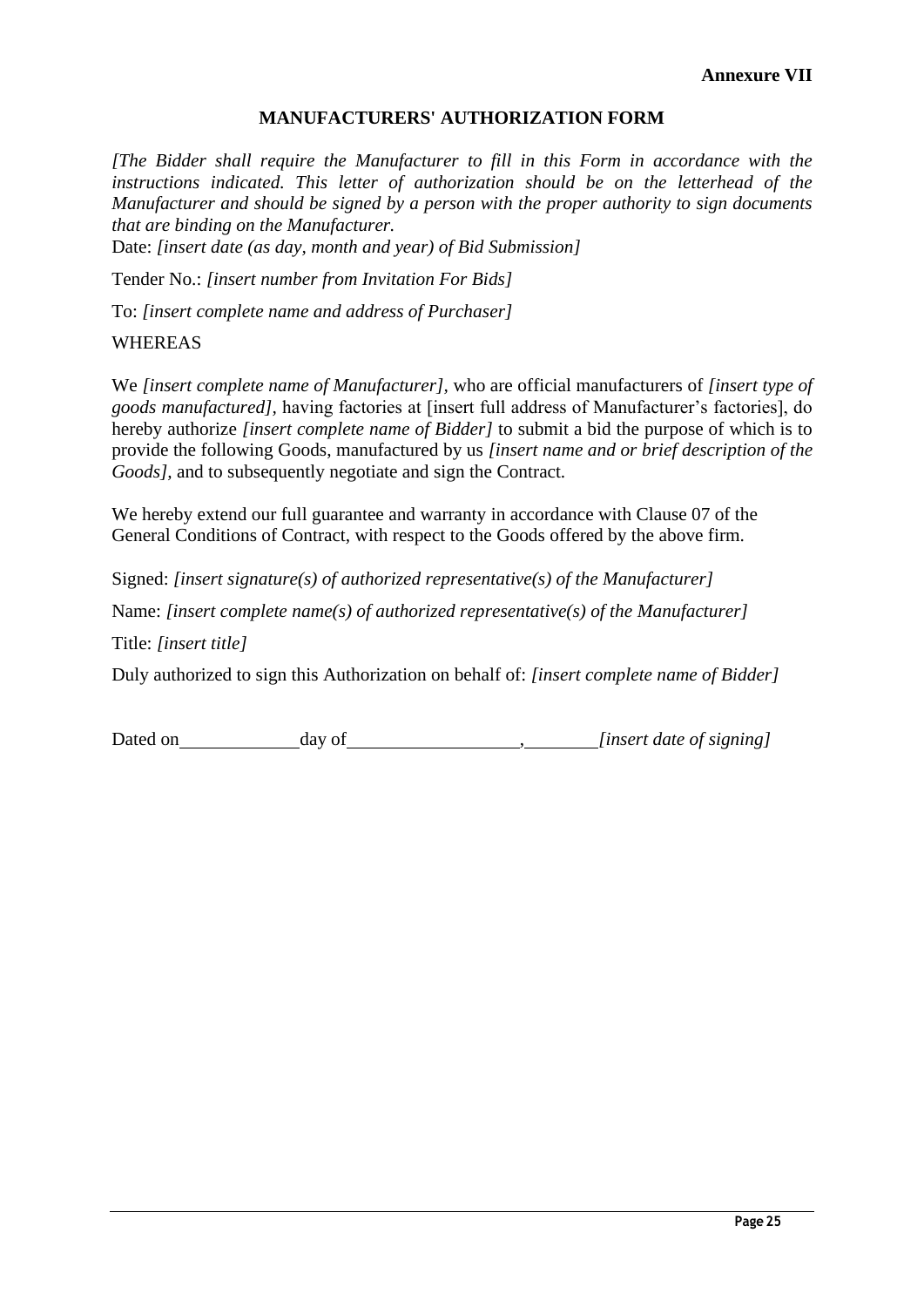#### **PRICE BID**

For Indigenous suppliers

| Reference/Tender No.:- CUG/15/2020-21<br>Due Date:-11/01/2021 |                    |              |              |                 |               |            |              |              |  |
|---------------------------------------------------------------|--------------------|--------------|--------------|-----------------|---------------|------------|--------------|--------------|--|
| Sl.                                                           | <b>Description</b> | Qty.         | Unit         | <b>Discount</b> | Excise/       | CST/       | <b>Other</b> | <b>Total</b> |  |
| N <sub>0</sub>                                                | of item $\&$       | In           | <b>Price</b> | $\frac{6}{9}$   | <b>Custom</b> | VAT/       | charges if   | Price (in    |  |
|                                                               | specification      | <b>Units</b> |              |                 | Duty          | <b>GST</b> | any          | both         |  |
|                                                               |                    |              |              |                 | $\frac{6}{6}$ |            | please       | figure $\&$  |  |
|                                                               |                    |              |              |                 |               |            | specify      | words)       |  |
|                                                               |                    |              |              |                 |               |            | details      |              |  |
|                                                               |                    |              |              |                 |               |            |              |              |  |
|                                                               |                    |              |              |                 |               |            |              |              |  |
|                                                               |                    |              |              |                 |               |            |              |              |  |
|                                                               |                    |              |              |                 |               |            |              |              |  |
|                                                               |                    |              |              |                 |               |            |              |              |  |
|                                                               |                    |              |              |                 |               |            |              |              |  |
|                                                               | <b>Grand Total</b> |              |              |                 |               |            |              |              |  |

1. Delivery Mode: Delivery at University, at site only. Total price bid in the above column should be inclusive of all taxes and levies transport, loading, unloading etc.

- 2. Delivery Period: .........................................days
- 3. Validity of the bid: 180 Days from the last date of receipt of the tender prescribed in the tender document.
- 4. Warranty: 3 years warranty.
- 5. Terms of payment: Payment within 30 days from the date submission of bill Acceptance Certificate to concerned department/section/S&P section.

Signature: .........................................................

Name: ...............................................................

Business Address: …………………………..

...........................................................................

Affix Rubber Stamp:

...........................................................................

Place:

Date:

**Note: BOQ/Price Bid as per e-procurement guidelines is already uploaded on <https://eprocure.gov.in/cppp/> Price Bid should be submitted in given format only.**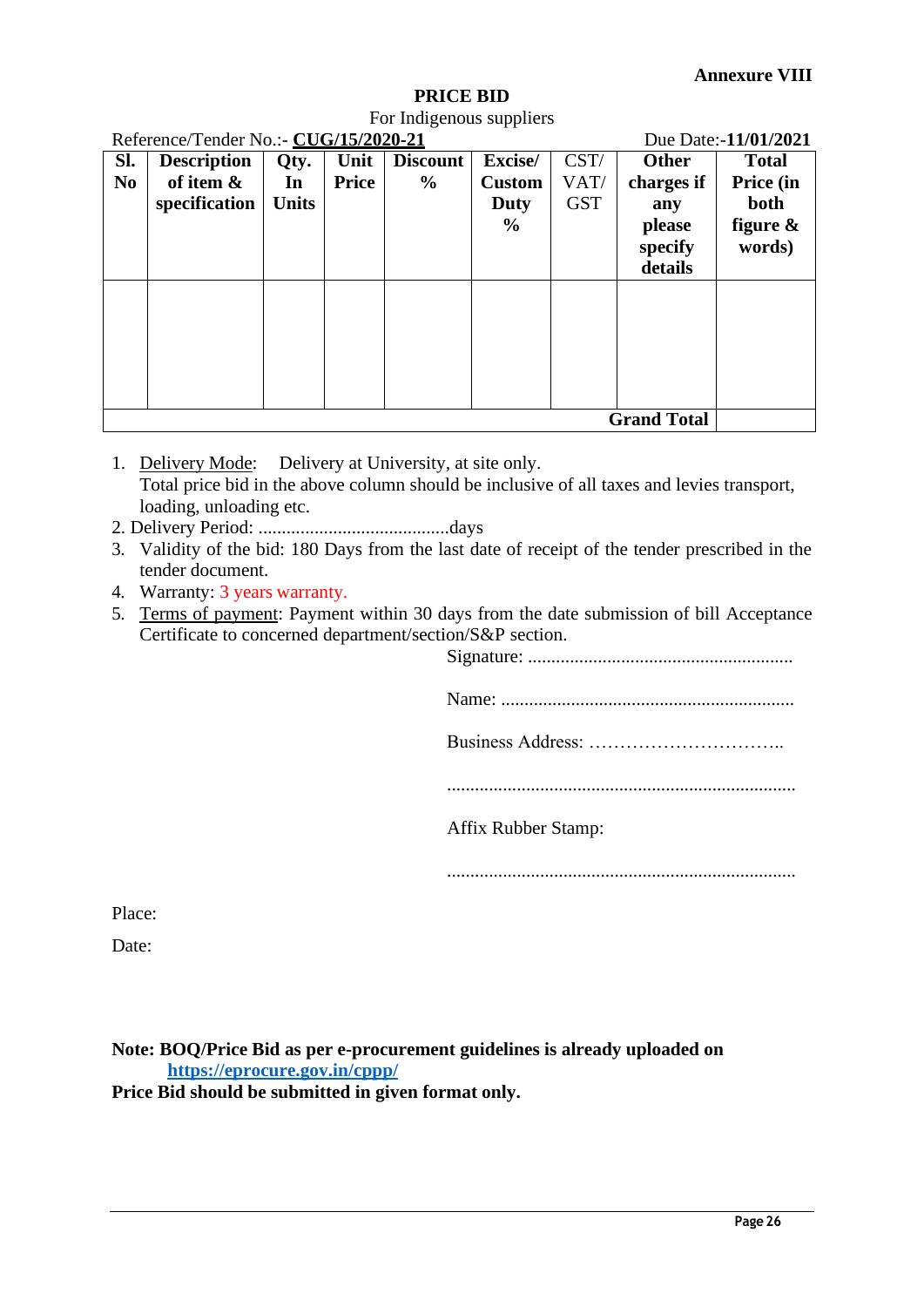# **PRICE BID**

## For Imported suppliers

|                    | Reference/Tender No.:- CUG/15/2020-21<br>Due Date:- 11/01/2021 |              |                |                 |              |                  |  |  |
|--------------------|----------------------------------------------------------------|--------------|----------------|-----------------|--------------|------------------|--|--|
| SI.                | <b>Short Description</b>                                       | Qty. In      | <b>Price</b>   | <b>Shipping</b> | <b>CIF</b>   | <b>Total Bid</b> |  |  |
| No.                | of items &                                                     | <b>Units</b> | <b>Basis</b>   | <b>Charges</b>  | <b>Value</b> | Price (in        |  |  |
|                    | <b>Specification</b>                                           |              | <b>FOB/FCA</b> |                 |              | both             |  |  |
|                    |                                                                |              |                |                 |              | figure $\&$      |  |  |
|                    |                                                                |              |                |                 |              | words)           |  |  |
|                    |                                                                |              |                |                 |              |                  |  |  |
|                    |                                                                |              |                |                 |              |                  |  |  |
|                    |                                                                |              |                |                 |              |                  |  |  |
|                    |                                                                |              |                |                 |              |                  |  |  |
| <b>Grand Total</b> |                                                                |              |                |                 |              |                  |  |  |

- 1. Delivery Period:.........................................days
- 2. Warranty: 3 Years warranty
- 3. Terms of payment:
	- a) 100% payment by letter of Credit 90% payment will be released on receipt of the documents without any discrepancies and balance 10% will be paid after satisfactory installation and commissioning.
	- b) Sight at draft (on request).
	- c) Payment by wire transfer (on request) within 30 days from the date of supply and installation of item.
- 4. Validity of the bid 180 days from the date of submission of quotation/tender.
- 5. Mode of Shipment: ............................................
- 6. Bidders must quote both, Ex-works FCA/ FOB & CIF/CIP value separately. Offer shall be placed on FCA/ FOB only.

Signature: .........................................................

Name: ...............................................................

Business Address: …………………………..

...........................................................................

Affix Rubber Stamp:

...........................................................................

Place:

Date:

**Note: BOQ/Price Bid as per e-procurement guidelines is already uploaded on <https://eprocure.gov.in/cppp/>**

**Price Bid should be submitted in given format only.**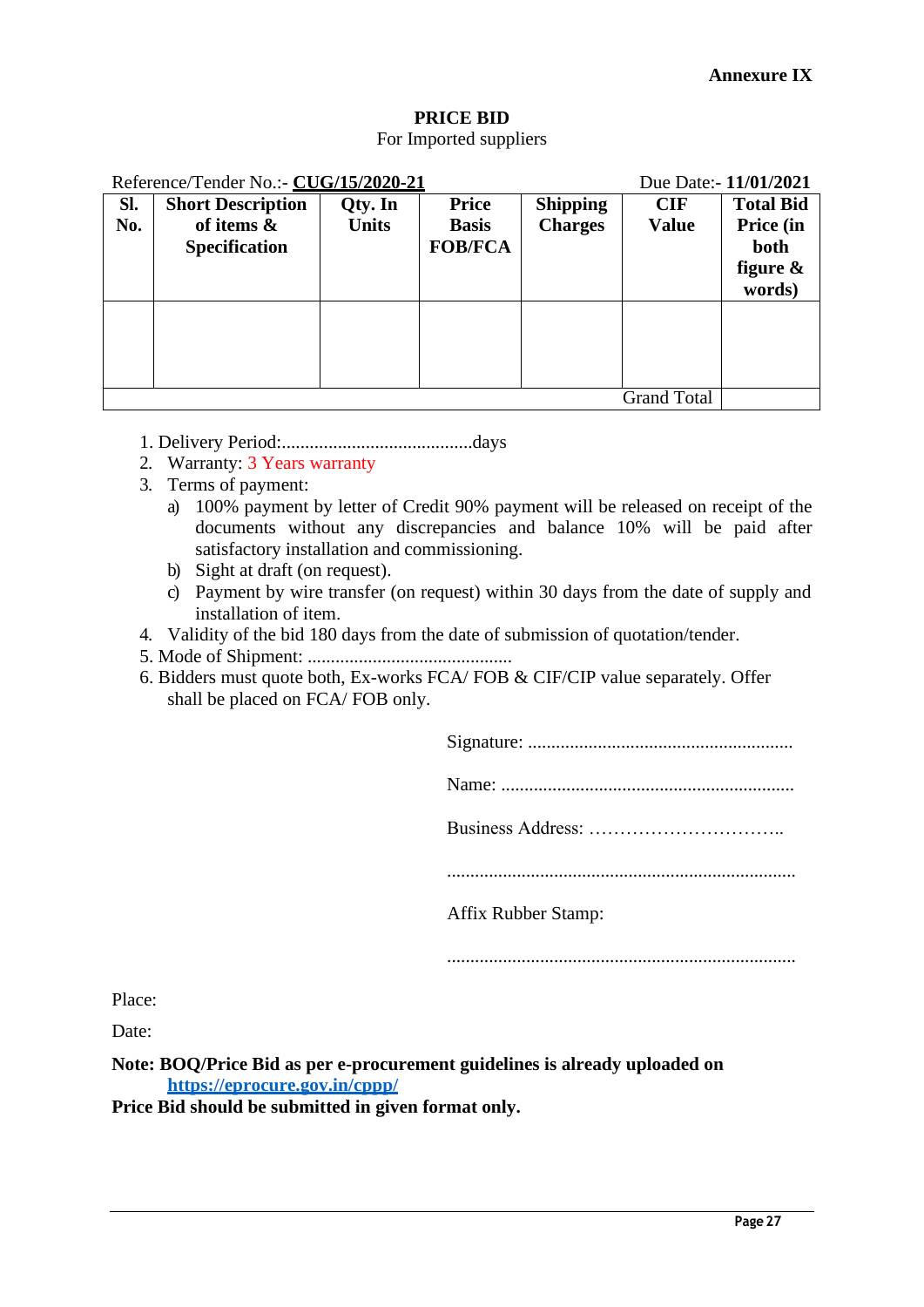# **Annexure X**

# **PREVIOUS SUPPLY ORDERS FORMAT**

Name of the Firm**:**

| Order<br>placed by<br>[Full]<br>address of<br>Purchaser] | Order No.<br>and Date | <b>Description</b><br>and<br>quantity of<br>ordered<br>equipment | Value of<br>order | Date of<br>completion<br>of delivery<br>as per<br>contract | Date of<br>actual<br>completion<br>of delivery | <b>Remarks</b><br>indicating<br>reasons for<br>late<br>delivery, if<br>any and<br>justification<br>for price<br>difference<br>of their<br>supply<br>order &<br>those<br>quoted to<br>us. | Has the<br>equipment<br>been installed<br>satisfactorily?<br>[Attach a<br>certificate<br>from the<br>Purchaser/<br>Consigner] | <b>Contact</b><br>person<br>along with<br>telephone<br>No. Fax<br>No. E mail<br>address |
|----------------------------------------------------------|-----------------------|------------------------------------------------------------------|-------------------|------------------------------------------------------------|------------------------------------------------|------------------------------------------------------------------------------------------------------------------------------------------------------------------------------------------|-------------------------------------------------------------------------------------------------------------------------------|-----------------------------------------------------------------------------------------|
|                                                          |                       |                                                                  |                   |                                                            |                                                |                                                                                                                                                                                          |                                                                                                                               |                                                                                         |

Signature and Seal of the Manufacturer/ bidder …………………………………

Place:

Date:

.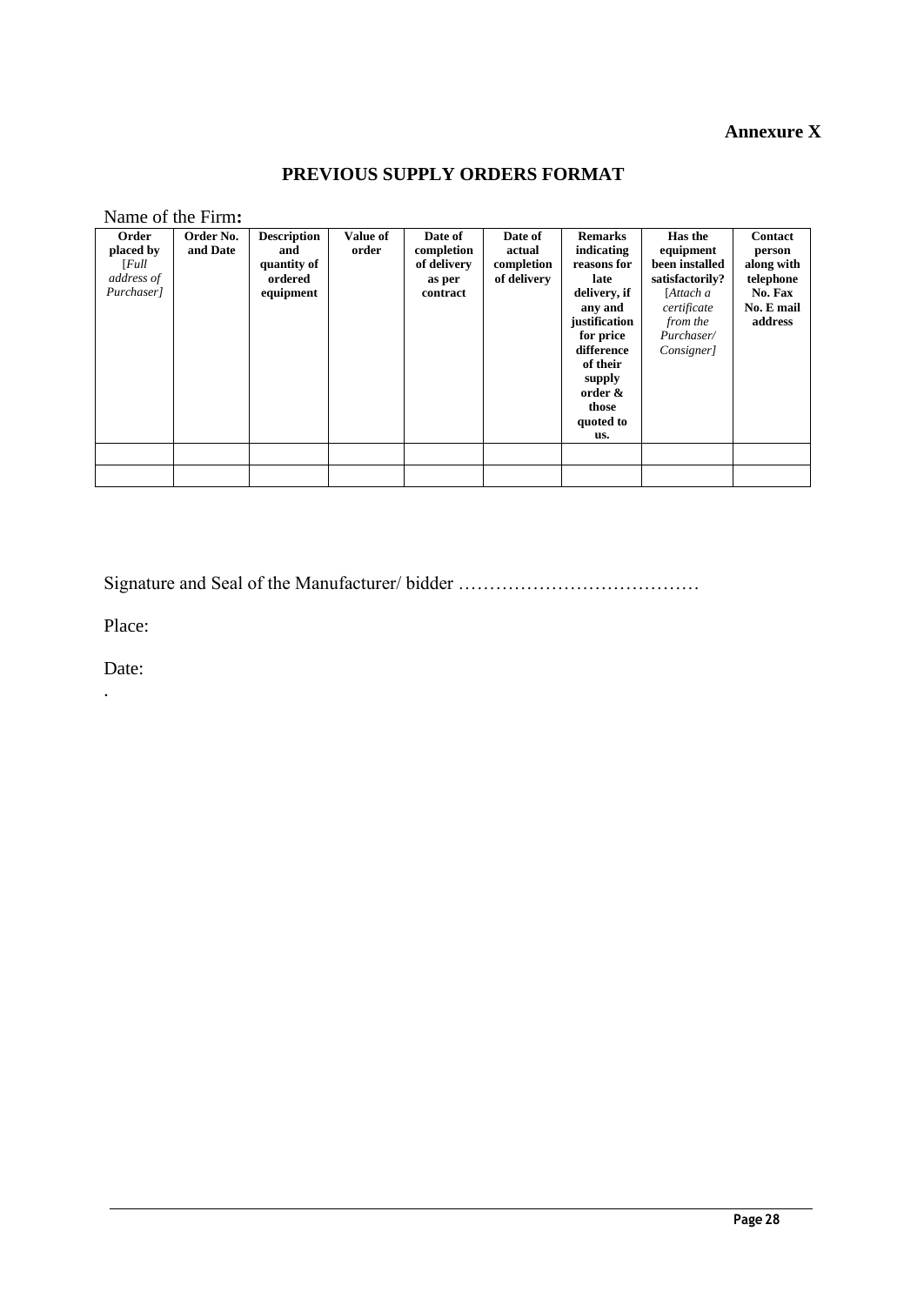# **CONTRACT AGREEMENT**

## **[The successful Bidder shall fill in this form in accordance with the instruction indicated]**

THIS CONTRACT AGREMENT made the ......................Between (1) Registrar, Central University of Gujarat, Sector-29, Gandhinagar – 382029, Gujarat State, India (hereinafter called "the Purchaser") as one part and (M/s……………) of (………) hereinafter called " the Supplier" of the other part:

WHEREAS the Purchaser invited bidsfor ………………….., in which M/s...........................was the successful bidder. M/s…………………has accepted the bid for supply of those goods (Supply order No… dated...........). Brief Details of the instrument is given below:-

| S.No. | Brief description of Goods and   Quantity to be Supplied   Unit Price |  | Supplier Details |
|-------|-----------------------------------------------------------------------|--|------------------|
|       | <b>Services</b>                                                       |  |                  |
|       |                                                                       |  |                  |

With the following term and condition:

### **Terms and Conditions:**

- 1. **Delivery & Installation:** 6 Weeks from the receipt of this supply order (4 Weeks for Delivery & 2 Weeks for Installation).
- 2. **Warranty**: 3 years.
- 3. **Payment Terms**: Payment within 30 days from the date of receipt of PBG, Contract Agreement and Installation Report
- 4. **Place of Delivery**: Dr. Panchami Prabhakaran, Assistant Professor, School of Chemical Sciences, Central University of Gujarat, Sector 30, Gandhinagar, Gujarat- 382030, India.

## 5. **Liquidated Damage**:

- a. If a firm fails to execute the order in time as per the terms and conditions stipulated therein, it will be open to this University to recover liquidated damages for delay in delivery and Installation from the firm at the rate of 0.5% of the value of the equipment/machine/stores per week subject to a maximum of 5% of the total order value. The L.D charges can be increased to 10% in case of gross violation of the Purchase Order terms as decided by the Vice Chancellor of the University.
- b. It will also be open to this University alternatively, to arrange procurement of the required equipment/machine/stores from any other source at the risk and cost of the firm, which accepted the order but failed to execute the order according to stipulated terms agreed upon.
- 6. **Performance Security**: 10 % of order value should be given as Performance Security shall be furnished in the form of Demand Draft (DD) or Bank Guarantee (BG) from a Scheduled Commercial Bank operating in India. In case of PS, it should be in the prescribed format as per Annexure-V in favour of Registrar, Central University of Gujarat, Gandhinagar, to be submitted along with order acknowledgement. The PS should be valid for a period of 90 days beyond the date of completion of installation, commissioning and all contractual obligation of the supplier including the free warranty period.

### **NOW THIS AGREEMENT WITNESSETH AS FOLLOWS:**

1. In this Agreement, words and expressions shall have the same meanings as are respectively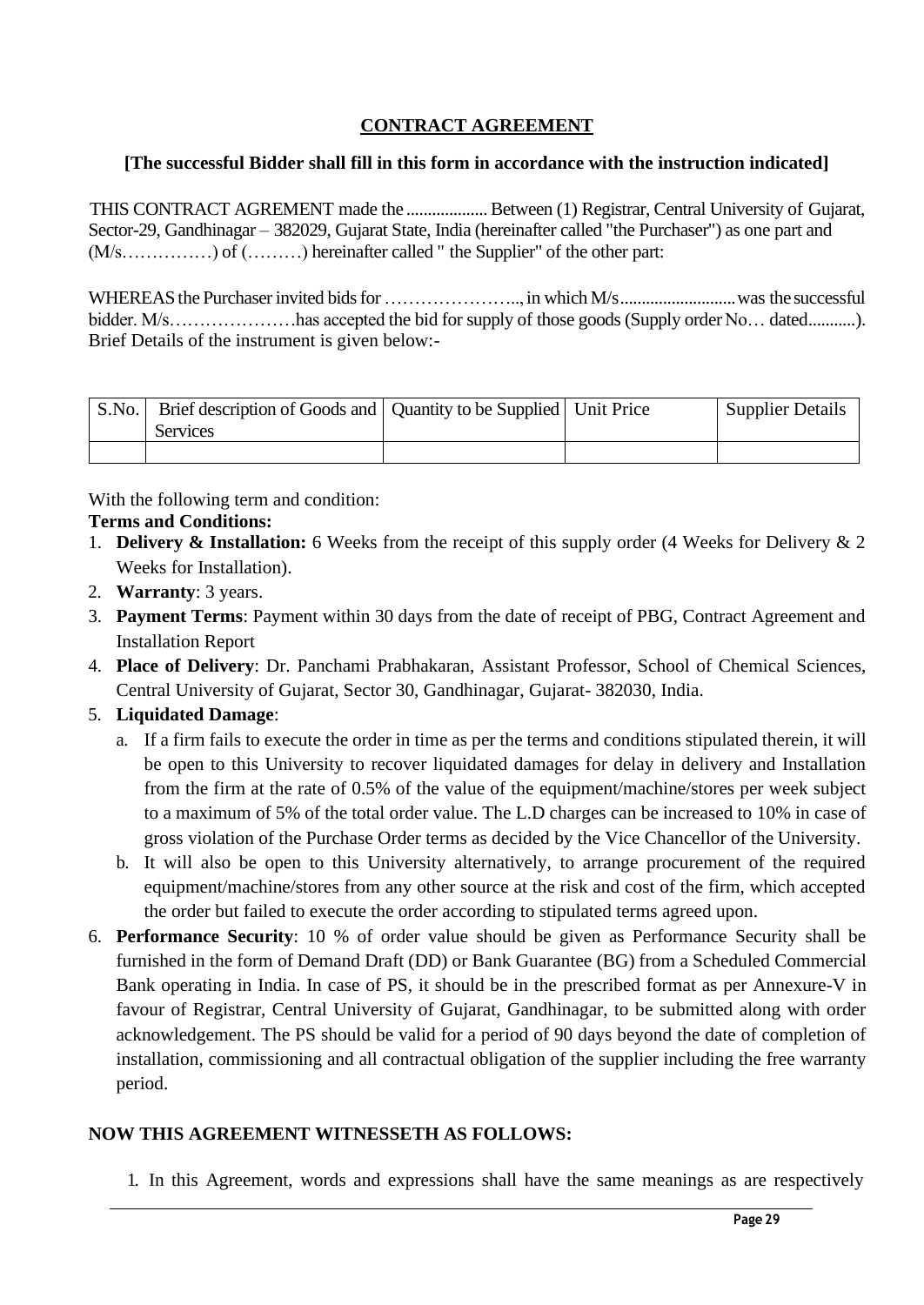assigned to them in the conditions of Contract hereinafter referred to.

- 2. The following documents shall be deemed to form and be read and construed as part of this Agreement, viz.:
	- (a) the bid Form and Price schedule submitted by the Bidder;
	- (b) the Schedule of Requirements;
	- (c) the Technical Specifications;
	- (d) terms and Conditions of Contract; and
	- (e) the Purchaser's Notification of Award.
- 3. In consideration of the payments to be made by the Purchaser to the Supplier as hereinafter mentioned, the Supplier hereby covenants with the Purchaser to provide the Goods and Services and to remedy defects there in conformity in all respects with the provisions of the contract.
- 4. The Purchaser hereby covenants to pay the Supplier in consideration of the provision of the Goods and Services and the remedying of defects therein, the Contract Price or such other sum as may become payable under the provisions of the Contract at the times and in the manner prescribed by the Contract.

IN WITNESS whereof the parties hereto have caused this Agreement to be executed in accordance with the law of India on the day. Month and year indicated above. For and on behalf of the Purchaser signed: Signed, Sealed and delivered by the

[insert signature] In the capacity of [insert title or other appropriate designation] In the presence of [insert identification of official witness]

For and on behalf of the Supplier Signed:  $[insert signature of authorized representative(s) of the Supplementary$ In the capacity of [insert title or other appropriate designation] In the presence of [insert identification of official witness]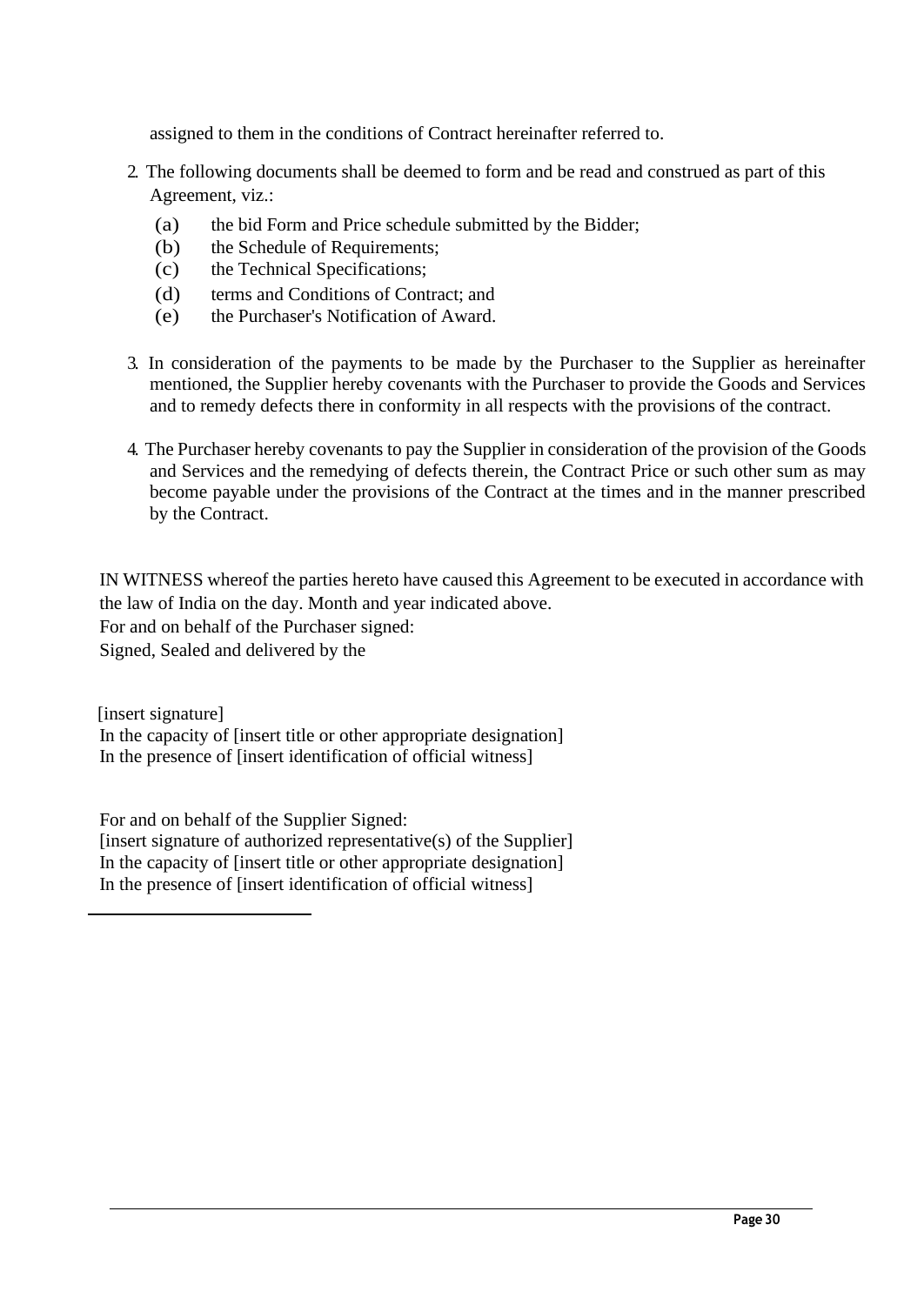### **SELF-DECLARATION –NO BLACKLISTING**

(Date)

To The Registrar Central University of Gujarat Near Jalaram Mandir, Gandhinagar – 382030. Gujarat.

Dear Sir/Madam,

Ref: Tender for Procurement of **Laboratory Scale Bench Top Freeze Dryer (Lyophilizer)** Provider for CUG

In response to the Tender Document for Procurement of **Laboratory Scale Bench Top Freeze Dryer (Lyophilizer)** Provider for CUG, I/ We hereby declare that presently our Company/ firm is having unblemished record and is not declared ineligible for corrupt & fraudulent practices either indefinitely or for a particular period of time by any State/ Central Government/ PSU/Autonomous Body.

We further declare that presently our Company/ firm is not blacklisted/debarred and not declared ineligible for reasons other than corrupt & fraudulent practices by any State/ Central Government/ PSU/ Autonomous Body on the date of Bid Submission.

If this declaration is found to be incorrect then without prejudice to any other action that may be taken, my/ our security may be forfeited in full and the tender if any to the extent accepted may be cancelled.

Thanking you,

Yours faithfully,

| Place: | Signatures               |
|--------|--------------------------|
| Date:  | Name                     |
|        | Seal of the Organization |